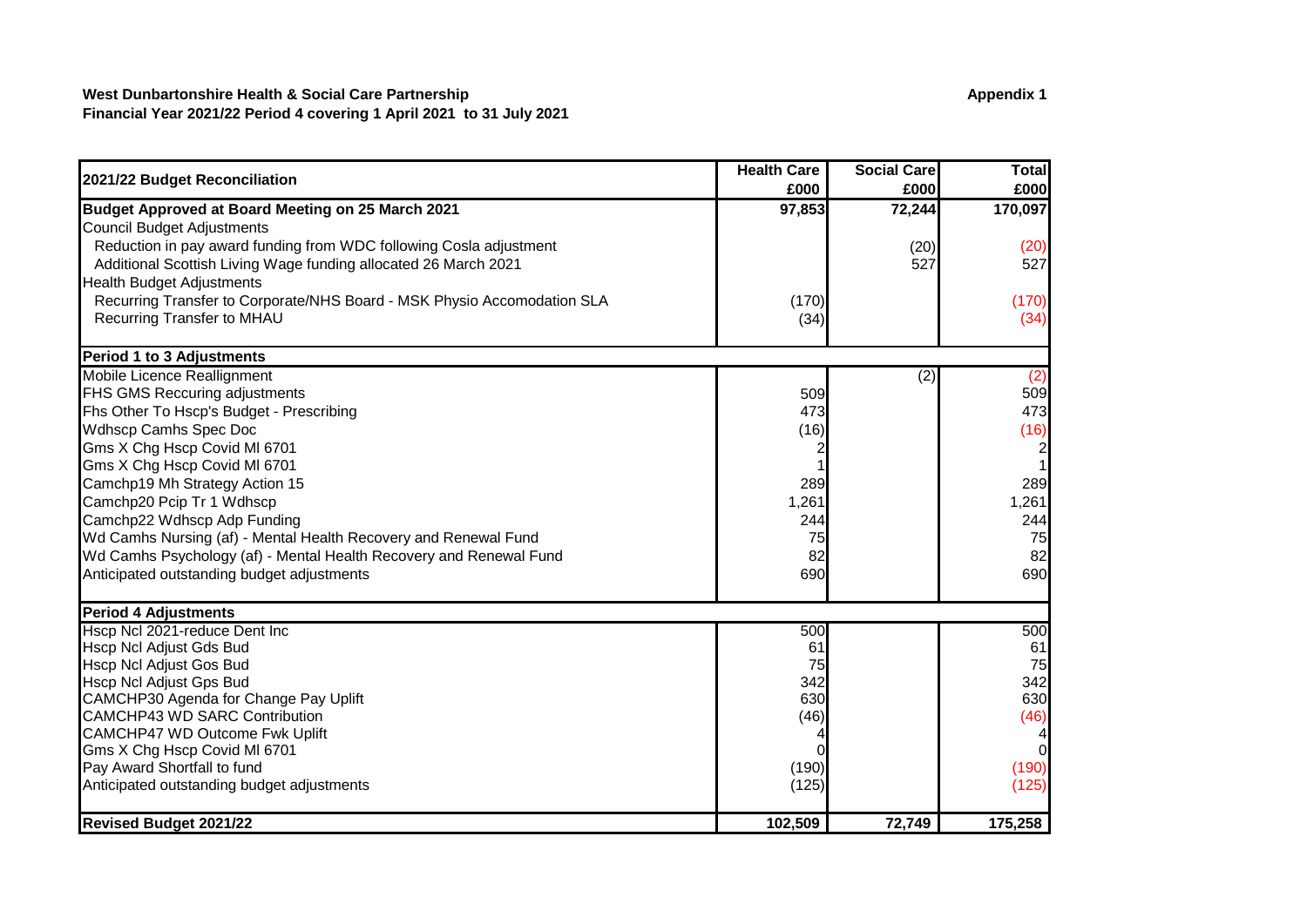#### **West Dunbartonshire Health & Social Care Partnership Appendix 2 Financial Year 2021/22 Period 4 covering 1 April 2021 to 31 July 2021 Monitoring of Efficiencies and Management Adjustments 2021/22**

| <b>Efficiency Detail</b>                                                                   | <b>Total Savings to</b><br>be Monitored | <b>Comment</b>                                                                                                                                                                                                               | <b>Savings</b><br>Anticipated to be<br>Achieved as | <b>Savings not</b><br>anticipated to be<br>achieved as<br>planned but<br><b>Planned</b> funded from Covid<br><b>Reserve</b> | Savings not<br>anticipated to be<br>achieved as<br>planned but<br>funded from<br>Earmarked<br><b>Reserve</b> | Savings not<br>anticipated to be<br>achieved as<br>planned but to be<br>covered by other<br><b>HSCP</b><br>underspends |
|--------------------------------------------------------------------------------------------|-----------------------------------------|------------------------------------------------------------------------------------------------------------------------------------------------------------------------------------------------------------------------------|----------------------------------------------------|-----------------------------------------------------------------------------------------------------------------------------|--------------------------------------------------------------------------------------------------------------|------------------------------------------------------------------------------------------------------------------------|
|                                                                                            | £000                                    |                                                                                                                                                                                                                              | £000                                               | £000                                                                                                                        | £000                                                                                                         | £000                                                                                                                   |
| <b>Health Care</b>                                                                         |                                         |                                                                                                                                                                                                                              |                                                    |                                                                                                                             |                                                                                                              |                                                                                                                        |
|                                                                                            |                                         |                                                                                                                                                                                                                              |                                                    |                                                                                                                             |                                                                                                              |                                                                                                                        |
| 2021/22 Approved Savings                                                                   |                                         |                                                                                                                                                                                                                              |                                                    |                                                                                                                             |                                                                                                              |                                                                                                                        |
| <b>Admin Review</b>                                                                        |                                         | 56 Not at risk                                                                                                                                                                                                               | 56                                                 |                                                                                                                             |                                                                                                              |                                                                                                                        |
| <b>Social Care</b>                                                                         |                                         |                                                                                                                                                                                                                              |                                                    |                                                                                                                             |                                                                                                              |                                                                                                                        |
|                                                                                            |                                         |                                                                                                                                                                                                                              |                                                    |                                                                                                                             |                                                                                                              |                                                                                                                        |
| 2018/19 Savings Proposals Revised for Public Consultation and Review                       |                                         |                                                                                                                                                                                                                              |                                                    |                                                                                                                             |                                                                                                              |                                                                                                                        |
| Housing Support - Spend to Save Project.                                                   |                                         | Saving at risk due to timing of project start date and                                                                                                                                                                       |                                                    |                                                                                                                             |                                                                                                              |                                                                                                                        |
| Move to Core and Cluster Model of Support.                                                 |                                         | 180 existing costs associated with prospective clients                                                                                                                                                                       |                                                    |                                                                                                                             |                                                                                                              | 180                                                                                                                    |
| Phase 2 - New Build Bungalow                                                               |                                         | being lower than anticipated.                                                                                                                                                                                                |                                                    |                                                                                                                             |                                                                                                              |                                                                                                                        |
| 2019/20 Savings Based on 27 March Council Meeting                                          |                                         |                                                                                                                                                                                                                              |                                                    |                                                                                                                             |                                                                                                              |                                                                                                                        |
| Learning Disability - Out of Authority<br><b>Repatriation Part Year</b>                    | 7 <sub>0</sub>                          | This saving is considered to be partially at risk.<br>High cost packages and those with single<br>sleepovers are being reviewed. Use of taxi<br>provision also being considered.                                             | 35                                                 | 35                                                                                                                          |                                                                                                              |                                                                                                                        |
| 2019/20 Uplift in income from SFC Agreed by Council on 27 March 2019                       |                                         |                                                                                                                                                                                                                              |                                                    |                                                                                                                             |                                                                                                              |                                                                                                                        |
| Physical Disabilities - Charging £10 for Day<br>opportunity                                |                                         | Day Services remain affected by Covid-19 - This is<br>16 only likely to be achievable if support returns to<br>19/20 levels.                                                                                                 |                                                    | 16                                                                                                                          |                                                                                                              |                                                                                                                        |
| 2020/21 Baseline Budget Adjustments                                                        |                                         |                                                                                                                                                                                                                              |                                                    |                                                                                                                             |                                                                                                              |                                                                                                                        |
| Reduction to taxis for social work clients                                                 | 20                                      | Saving at risk due to historical overspending on this<br>line and linkage with review of travel policy                                                                                                                       |                                                    | 20                                                                                                                          |                                                                                                              |                                                                                                                        |
| Invoke Ordinary Resident                                                                   |                                         | One OR client agreed to be transferred from 24<br>March 2021, however the second OR will not go<br>247 ahead and is likely to move to Dumbarton but cost,<br>structure and timing of new package is unknown at<br>this time. | 111                                                | 136                                                                                                                         |                                                                                                              |                                                                                                                        |
| Review of Residential Placements reflecting<br>work of Service Improvement Leads           |                                         | At risk given the historical nature of the service to<br>150 overspend in recent years and the fact that a<br>service review has yet to commence.                                                                            |                                                    | 150                                                                                                                         |                                                                                                              |                                                                                                                        |
| Part Year Reduction in Care at Home budget<br>reflecting work of Service Improvement Leads | 181                                     | Care at Home review to commence in 21/22 but<br>unlikely to realise full saving target in year for new<br>saving which is required in addition to the previous<br>unachieved savings                                         | 23                                                 | 158                                                                                                                         |                                                                                                              |                                                                                                                        |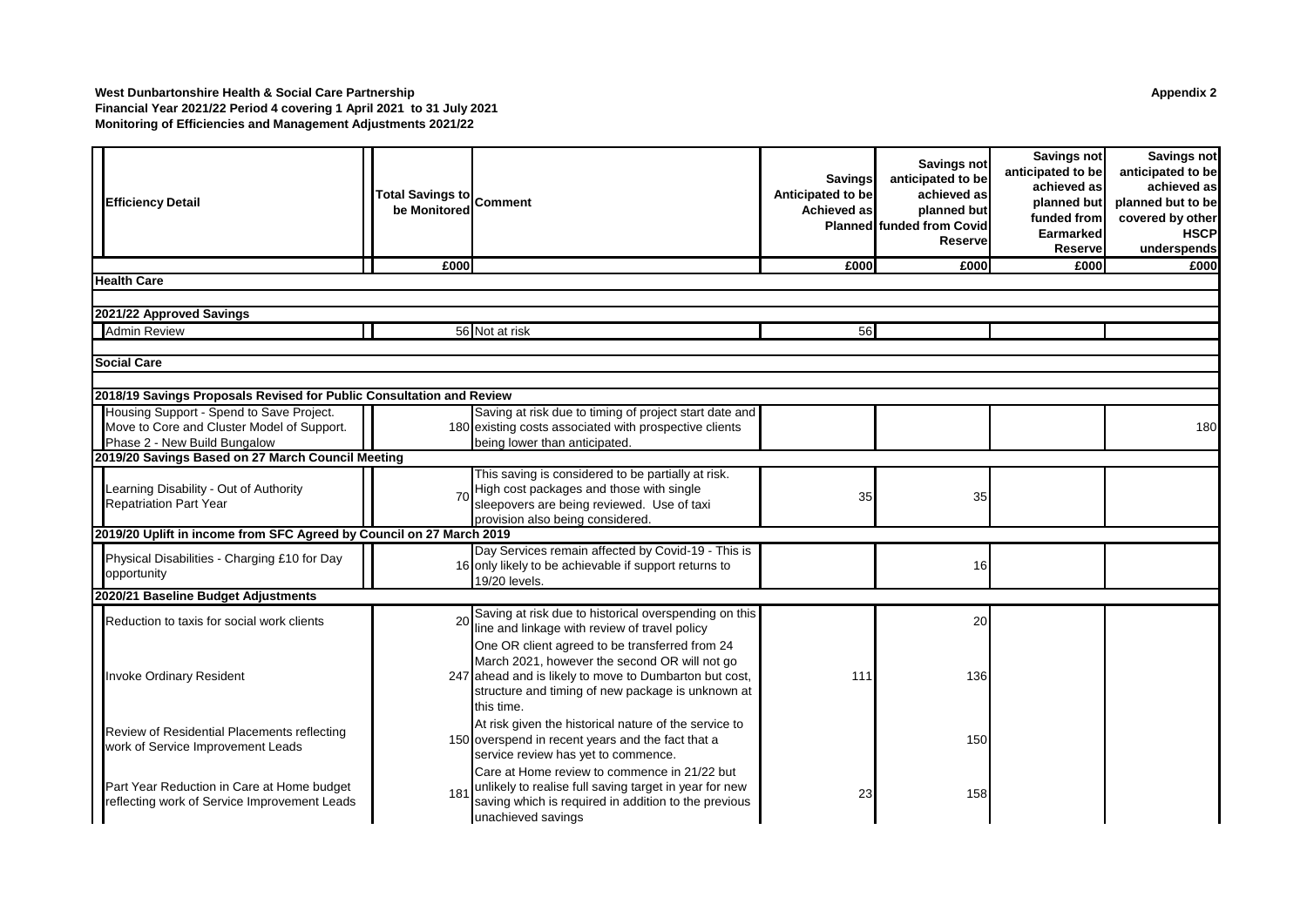#### **West Dunbartonshire Health & Social Care Partnership Appendix 2 Financial Year 2021/22 Period 4 covering 1 April 2021 to 31 July 2021 Monitoring of Efficiencies and Management Adjustments 2021/22**

| <b>Efficiency Detail</b>                                               | Total Savings to Comment<br>be Monitored |                                                                                                                                                                                                                                                               | <b>Savings</b><br>Anticipated to be<br>Achieved as | <b>Savings not</b><br>anticipated to be<br>achieved as<br>planned but<br><b>Planned</b> funded from Covid<br><b>Reserve</b> | Savings not<br>anticipated to be<br>achieved as<br>planned but<br>funded from<br><b>Earmarked</b><br><b>Reserve</b> | <b>Savings not</b><br>anticipated to be<br>achieved as<br>planned but to be<br>covered by other<br><b>HSCP</b><br>underspends |
|------------------------------------------------------------------------|------------------------------------------|---------------------------------------------------------------------------------------------------------------------------------------------------------------------------------------------------------------------------------------------------------------|----------------------------------------------------|-----------------------------------------------------------------------------------------------------------------------------|---------------------------------------------------------------------------------------------------------------------|-------------------------------------------------------------------------------------------------------------------------------|
|                                                                        | £000                                     |                                                                                                                                                                                                                                                               | £000                                               | £000                                                                                                                        | £000                                                                                                                | £000                                                                                                                          |
| 2020/21 Approved Savings delayed until 2021/22                         |                                          |                                                                                                                                                                                                                                                               |                                                    |                                                                                                                             |                                                                                                                     |                                                                                                                               |
| <b>Admin Saving</b>                                                    |                                          | 119 At risk due to delays in service redesign                                                                                                                                                                                                                 |                                                    |                                                                                                                             |                                                                                                                     | 119                                                                                                                           |
| 2021/22 Recurring Savings                                              |                                          |                                                                                                                                                                                                                                                               |                                                    |                                                                                                                             |                                                                                                                     |                                                                                                                               |
| Overstated Mental Health Staffing                                      |                                          | 27 No risk as budget file was overstated                                                                                                                                                                                                                      | 27                                                 |                                                                                                                             |                                                                                                                     |                                                                                                                               |
| Reduction in packages across Mental Health<br>and Addiction Services   |                                          | 43 No risk due to review of RF packages                                                                                                                                                                                                                       | 43                                                 |                                                                                                                             |                                                                                                                     |                                                                                                                               |
| 1 reduction in 1 WTE Senior Social Worker                              |                                          | 59 No risk as vacant post removed from structure.                                                                                                                                                                                                             | 59                                                 |                                                                                                                             |                                                                                                                     |                                                                                                                               |
| <b>TRFS Staying Well Group</b>                                         |                                          | While there is a delay of approximately 3 months in<br>52 this saving but overall supporting people likely to<br>come in on budget                                                                                                                            | 39                                                 | 13                                                                                                                          |                                                                                                                     |                                                                                                                               |
| Release of balance of FPC Monies in HQ                                 | 121                                      | No risk as funds were unallocated and thereforfe<br>able to be removed from budget                                                                                                                                                                            | 121                                                |                                                                                                                             |                                                                                                                     |                                                                                                                               |
| Redetermination Adjustment for Community<br>Placement                  |                                          | At risk - budget based on current numbers but this<br>68 relates to an unexpected redetermination<br>adjustment.                                                                                                                                              |                                                    |                                                                                                                             |                                                                                                                     | 68                                                                                                                            |
| Recurring Savings Exercise (50% of reduction<br>in external care beds) | 401                                      | Saving based on the HSCP strategic priority of<br>supporting people in their own homes for longer<br>and reducing length of stay. Also recovery to pre-<br>Covid levels is unlikely in 21/22.                                                                 | 74                                                 |                                                                                                                             | 327                                                                                                                 |                                                                                                                               |
| 2021/22 Approved Savings                                               |                                          |                                                                                                                                                                                                                                                               |                                                    |                                                                                                                             |                                                                                                                     |                                                                                                                               |
| Review of foster carer strategy                                        |                                          | At risk - The age profile of foster carers needs to be<br>addressed by recruiting more internalfoster carers<br>108 to allow a reduction of overall expenditure within the<br>private provision. The Covid pandemic has<br>impacted on recruitment campaigns. |                                                    | 108                                                                                                                         |                                                                                                                     |                                                                                                                               |
| Reduction in external property leases                                  | 29                                       | Saving based on vacation of current services in<br>Clydebank by the end of October. This will not be<br>achieved as alternative accomdation not yet<br>identified.<br>Care at Home review to commence in 21/22 but                                            |                                                    |                                                                                                                             | 29                                                                                                                  |                                                                                                                               |
| Care at Home service improvement project                               | 425                                      | unlikely to realise full saving target in year for new<br>saving which is required in addition to the previous<br>unachieved savings                                                                                                                          | 53                                                 | 372                                                                                                                         |                                                                                                                     |                                                                                                                               |
| <b>Total Savings to be Monitored</b>                                   | 2,372                                    |                                                                                                                                                                                                                                                               | 641                                                | 1,008                                                                                                                       | 356                                                                                                                 | 367                                                                                                                           |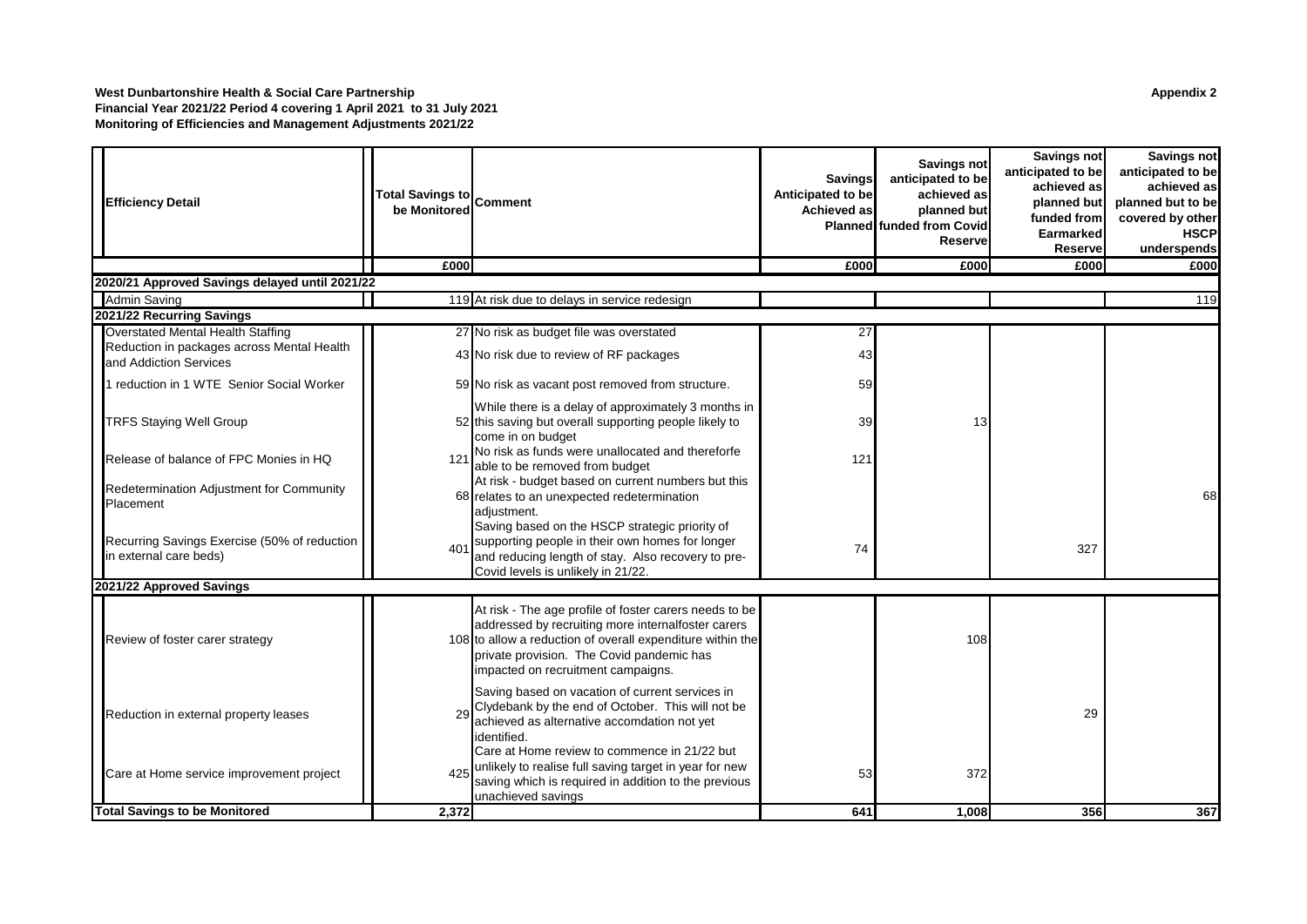#### **West Dunbartonshire Health & Social Care Partnership Appendix 3**

**Financial Year 2021/22 Period 4 covering 1 April 2021 to 31 July 2021**

| Consolidated Expenditure by Service Area                             | Annual<br><b>Budget</b> | <b>Year to Date</b><br><b>Budget</b> | <b>Year to Date</b><br>Actual | <b>Year to Datel</b><br>Variance | <b>Forecast Full</b><br>Year | Forecast<br>Variance | <b>Reserves</b><br><b>Adjustment</b> | Revised<br>Actual<br>Variance | Variance % |
|----------------------------------------------------------------------|-------------------------|--------------------------------------|-------------------------------|----------------------------------|------------------------------|----------------------|--------------------------------------|-------------------------------|------------|
|                                                                      | £000's                  | £000's                               | £000's                        | £000's                           | £000's                       | £000's               | £000's                               | £000's                        |            |
| Older People Residential, Health and Community Care                  | 30,025                  | 10,244                               | 10,275                        | (31)                             | 30,255                       | (230)                | (362                                 | 132                           | 0.4%       |
| Care at Home                                                         | 11,995                  | 4,227                                | 4,385                         | (158)                            | 12,466                       | (471)                |                                      | (471)                         | $-3.9%$    |
| <b>Physical Disability</b>                                           | 2,604                   | 888                                  | 793                           | 95                               | 2,318                        | 286                  |                                      | 286                           | 11.0%      |
| Childrens Residential Care and Community Services (incl. Specialist) | 25,321                  | 7,418                                | 7,623                         | (205)                            | 25,964                       | (643)                | (451)                                | (192)                         | $-0.8%$    |
| Strategy, Planning and Health Improvement                            | 1,656                   | 576                                  | 469                           | 107                              | 1,587                        | 69                   | (101)                                | 170                           | 10.3%      |
| Mental Health Services - Adult and Elderly, Community and Inpatients | 9,174                   | 3,155                                | 3,092                         | 63                               | 9,103                        | 71                   |                                      | 71                            | 0.8%       |
| <b>Addictions</b>                                                    | 2,817                   | 1,312                                | 1,335                         | (23)                             | 3,209                        | (392)                | (391)                                | (1)                           | 0.0%       |
| Learning Disabilities - Residential and Community Services           | 11,430                  | 4,703                                | 4,778                         | (75)                             | 11,695                       | (265)                | (29)                                 | (236)                         | $-2.1%$    |
| Family Health Services (FHS)                                         | 30,001                  | 10,038                               | 10,038                        |                                  | 30,001                       |                      |                                      |                               | 0.0%       |
| <b>GP Prescribing</b>                                                | 19,906                  | 6,449                                | 6,424                         | 25                               | 19,906                       |                      |                                      |                               | 0.0%       |
| <b>Hosted Services</b>                                               | 7,215                   | 2,383                                | 2,184                         | 199                              | 6,951                        | 264                  | 244                                  | 20                            | 0.3%       |
| Criminal Justice (Including Transitions)                             | 135                     | 93                                   | 48                            | 45                               | 44                           | 91                   |                                      | 91                            | 67.4%      |
| <b>Resource Transfer</b>                                             | 16,924                  | 5,580                                | 5,640                         | 60)                              | 16,924                       |                      |                                      |                               | 0.0%       |
| Covid-19                                                             |                         |                                      |                               |                                  | 4,970                        | (4,970)              | (4,970)                              |                               | 0.0%       |
| <b>HSCP Corporate and Other Services</b>                             | 6,055                   | 1,678                                | 1,453                         | 225                              | 7,217                        | (1, 162)             | (1,613)                              | 451                           | 7.4%       |
| <b>Net Expenditure</b>                                               | 175,258                 | 58,744                               | 58,537                        | 207                              | 182,610                      | (7, 352)             | (7,673)                              | 321                           | 0.2%       |
|                                                                      |                         |                                      |                               |                                  |                              |                      |                                      | <b>Revised</b>                |            |
|                                                                      | Annual                  | Year to Datel                        | Year to Date                  | Year to Date                     | <b>Forecast Full</b>         | <b>Forecast</b>      | <b>Reserves</b>                      | Actual                        | Variance % |
| <b>Consolidated Expenditure by Subjective Analysis</b>               | <b>Budget</b>           | <b>Budget</b>                        | Actual                        | Variance                         | Year                         | Variance             | <b>Adjustment</b>                    | Variance                      |            |
|                                                                      | £000's                  | £000's                               | £000's                        | £000's                           | £000's                       | £000's               | £000's                               | £000's                        |            |
| Employee                                                             | 77,793                  | 24,309                               | 24,007                        | 302                              | 80,774                       | (2,981)              | (4, 565)                             | 1,584                         | 2.0%       |
| Property                                                             | 964                     | 162                                  | 162                           |                                  | 1,022                        | (58)                 | (29                                  | (29)                          | $-3.0%$    |
| <b>Transport and Plant</b>                                           | 1,399                   | 225                                  | 223                           |                                  | 1,392                        |                      |                                      |                               | 0.5%       |
| Supplies, Services and Admin                                         | 4,138                   | 1,070                                | 879                           | 191                              | 4,190                        | (52)                 | (315)                                | 263                           | 6.4%       |
| <b>Payments to Other Bodies</b>                                      | 71,202                  | 20,467                               | 20,781                        | (314)                            | 73,913                       | (2,711)              | (1, 973)                             | (738)                         | $-1.0%$    |
| <b>Family Health Services</b>                                        | 24,228                  | 8,064                                | 8,057                         |                                  | 24,228                       |                      |                                      |                               | 0.0%       |
| <b>GP Prescribing</b>                                                | 25,501                  | 8,363                                | 8,338                         | 25                               | 25,501                       |                      |                                      |                               | 0.0%       |
| Other                                                                | 3,334                   | 909                                  | 636                           | 273                              | 4,711                        | (1, 377)             | (1, 270)                             | (107)                         | $-3.2%$    |
| <b>Gross Expenditure</b>                                             | 208,559                 | 63,569                               | 63,083                        | <b>486</b>                       | 215,731                      | (7, 172)             | (8, 152)                             | 980                           | 0.5%       |

Income (33,301) (4,825) (4,546) (279) (33,121) (180) 479 (659) 2.0% **Net Expenditure 175,258 58,744 58,537 207 182,610 (7,352) (7,673) 321 0.2%**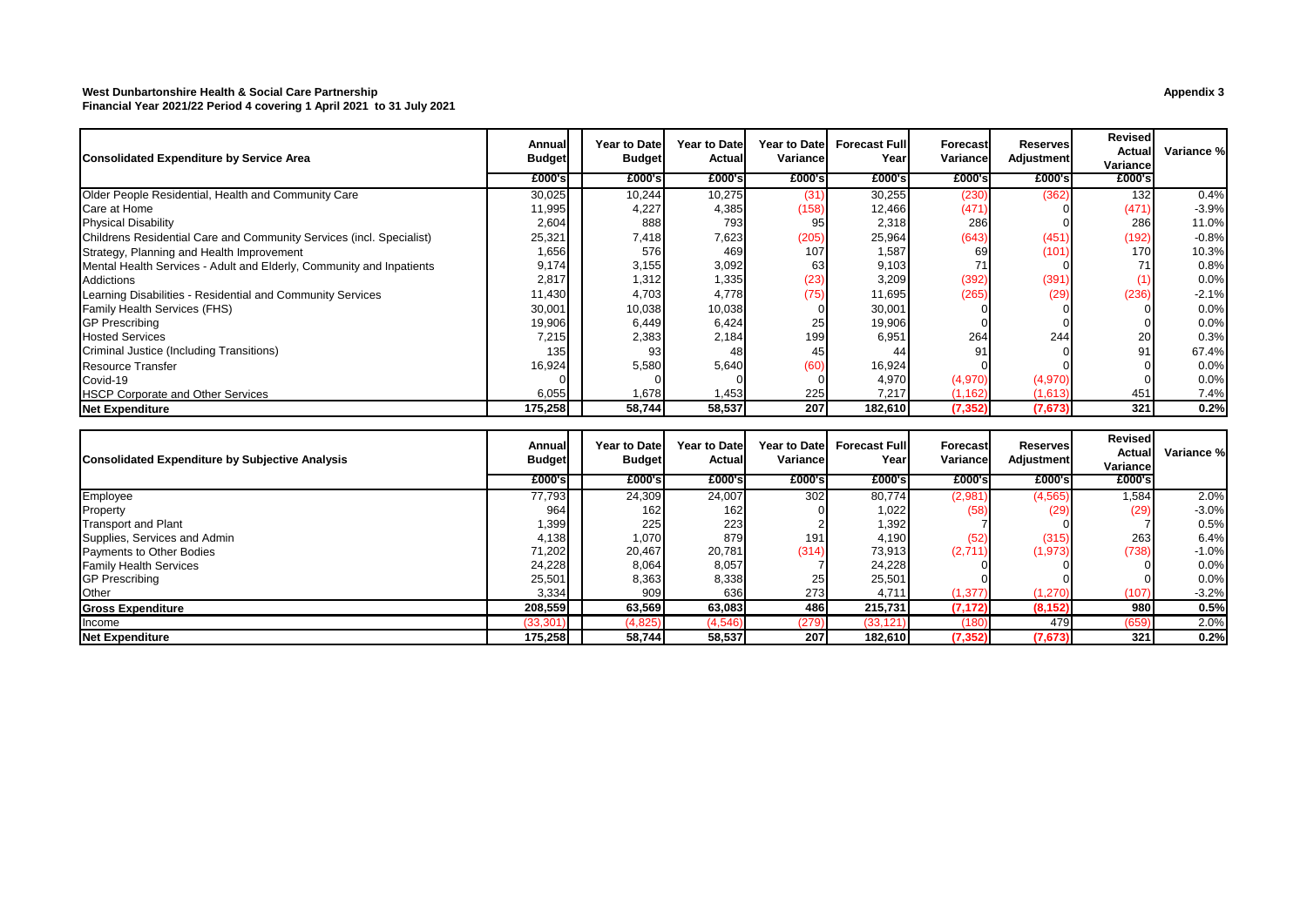### **West Dunbartonshire Health & Social Care Partnership Appendix 4 Financial Year 2021/22 Period 4 covering 1 April 2021 to 31 July 2021**

| <b>Health Care Net Expenditure</b>     | Annuall<br><b>Budget</b> | <b>Year to Datel</b><br><b>Budget</b> | <b>Year to Datel</b><br>Actuall | Variancel | Year to Datel Forecast Full<br>Yearl | Forecastl<br>Variancel | Reserves<br>Adjustment | Revised<br>Actual<br>Variancel | Variance<br>% |
|----------------------------------------|--------------------------|---------------------------------------|---------------------------------|-----------|--------------------------------------|------------------------|------------------------|--------------------------------|---------------|
|                                        | £000's                   | £000's                                | £000's                          | £000's    | £000's                               | £000's                 | £000's                 | £000's                         |               |
| Planning & Health Improvements         | 738                      | 249                                   | 198 <b>I</b>                    | 51        | 839                                  | (101)                  | (101)                  |                                | 0.0%          |
| Childrens Services - Community         | 3,507                    | 1,121                                 | 1,167                           | (46)      | 3,543                                | (36)                   | (36)                   |                                | 0.0%          |
| Childrens Services - Specialist        | 1,643                    | 4661                                  | 557                             | (91)      | 1,761                                | (118)                  | (118)                  |                                | 0.0%          |
| <b>Adult Community Services</b>        | 9,852                    | 3,163                                 | 3,218                           | (55)      | 9,831                                | 21                     | (35)                   | 56                             | 0.6%          |
| <b>Community Learning Disabilities</b> | 647                      | 213I                                  | <b>210</b>                      |           | 647                                  |                        |                        |                                | 0.0%          |
| Addictions                             | 2,078                    | 599                                   | 622                             | (23)      | 2,310                                | (232)                  | (232)                  |                                | 0.0%          |
| Mental Health - Adult Community        | 3,965                    | 1,247                                 | 1,200                           | 47        | 3,815                                | <b>150</b>             |                        | 150                            | 3.8%          |
| Mental Health - Elderly Inpatients     | 2,863                    | 934                                   | 893                             | 41        | 2,869                                | (6)                    |                        | (6)                            | $-0.2%$       |
| <b>Family Health Services (FHS)</b>    | 30,001                   | 10,038                                | 10,038                          |           | 30,001                               |                        |                        |                                | 0.0%          |
| <b>GP Prescribing</b>                  | 19,906                   | 6,449                                 | 6,424                           | 25        | 19,906                               |                        |                        |                                | 0.0%          |
| <b>Other Services</b>                  | 3,170                    | 966                                   | 979                             | (13)      | 4,911                                | (1,741)                | (1, 555)               | (186)                          | $-5.9%$       |
| Covid-19                               |                          |                                       |                                 |           | 306                                  | (306)                  | (306)                  |                                | 0.0%          |
| Resource Transfer                      | 16,924                   | 5,580                                 | 5,641                           | (61)      | 16,924                               |                        |                        |                                | 0.0%          |
| <b>Hosted Services</b>                 | 7,215                    | 2,383                                 | 2,184                           | 199       | 6,951                                | 264I                   | 244                    | 20                             | 0.3%          |
| <b>Net Expenditure</b>                 | 102,509                  | 33,408                                | 33,331                          | 77        | 104,614                              | (2, 105)               | (2, 139)               | 34 <sub>1</sub>                | 0.0%          |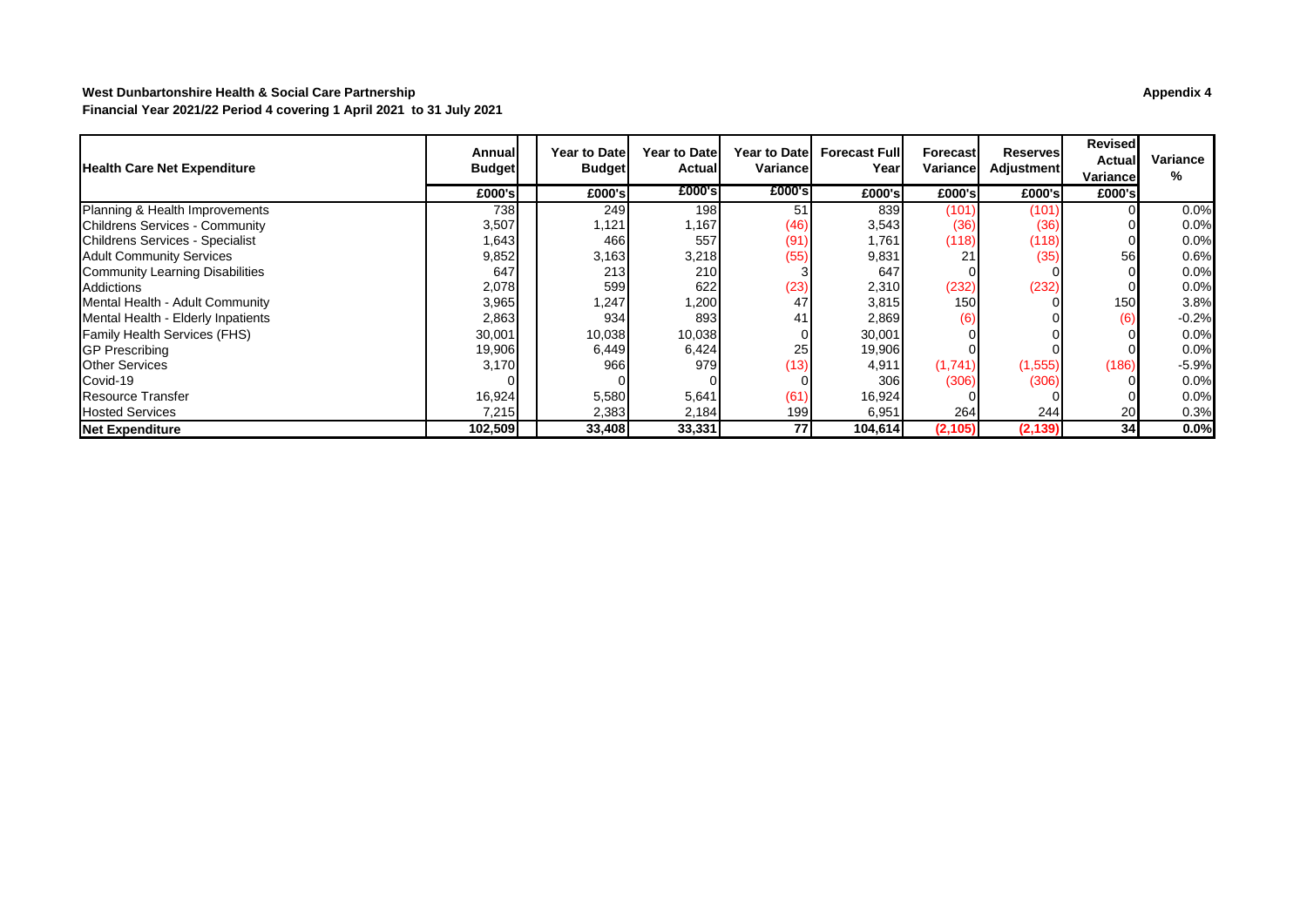### **West Dunbartonshire Health & Social Care Partnership Appendix 4 Financial Year 2021/22 Period 4 covering 1 April 2021 to 31 July 2021**

| Social Care Net Expenditure                       | Annua<br><b>Budget</b> | <b>Year to Date</b><br><b>Budget</b> | <b>Year to Date</b><br>Actual | <b>Year to Datel</b><br>Variance | <b>Forecast Full</b><br>Year | <b>Forecast</b><br>Variance | <b>Reserves</b><br>Adjustment | <b>Revised</b><br><b>Actual</b><br>Variance | Variance<br>℅ |
|---------------------------------------------------|------------------------|--------------------------------------|-------------------------------|----------------------------------|------------------------------|-----------------------------|-------------------------------|---------------------------------------------|---------------|
|                                                   | £000's                 | £000's                               | £000's                        | £000's                           | £000's                       | £000's                      | £000's                        | £000's                                      |               |
| Strategy Planning and Health Improvement          | 918                    | 327                                  | 271                           | 56                               | 748                          | 170                         |                               | 170                                         | 18.5%         |
| <b>Residential Accommodation for Young People</b> | 2,927                  | 855                                  | 831                           | 24                               | 2,853                        | 74                          |                               | 74                                          | 2.5%          |
| <b>Children's Community Placements</b>            | 5,628                  | 1,822                                | 1,859                         | (37)                             | 5,739                        | (111)                       |                               | (111)                                       | $-2.0%$       |
| Children's Residential Schools                    | 3,398                  | 979                                  | 1,155                         | (176)                            | 3,929                        | (531)                       |                               | (531)                                       | $-15.6%$      |
| <b>Childcare Operations</b>                       | 4,740                  | 1,448                                | 1,355                         | 93                               | 4,706                        | 34                          | (244)                         | 278                                         | 5.9%          |
| Other Services - Young People                     | 3,477                  | 728                                  | 697                           | 31                               | 3,431                        | 46                          | (53)                          | 99                                          | 2.8%          |
| Residential Accommodation for Older People        | 7,071                  | 2,091                                | 2,075                         | 16                               | 7,023                        | 48                          |                               | 48                                          | 0.7%          |
| External Residential Accommodation for Elderly    | 7,666                  | 4,068                                | 4,068                         |                                  | 7,993                        | (327)                       | (327)                         |                                             | 0.0%          |
| <b>Sheltered Housing</b>                          | 1,350                  | 421                                  | 412                           |                                  | 1,321                        | 29                          |                               | 29                                          | 2.1%          |
| Day Centres Older People                          | 1,180                  | 206                                  | 200                           |                                  | 1,162                        | 18                          |                               | 18                                          | 1.5%          |
| Meals on Wheels                                   | 22                     | (10)                                 | (4)                           | (6)                              | 38                           | (16)                        |                               | (16)                                        | $-72.7%$      |
| <b>Community Alarms</b>                           | (23)                   | (378)                                | (370)                         | (8)                              |                              | (24)                        |                               | (24)                                        | 104.3%        |
| <b>Community Health Operations</b>                | 2,907                  | 682                                  | 675                           |                                  | 2,886                        | 21                          | $\Omega$                      | 21                                          | 0.7%          |
| Residential - Learning Disability                 | 8,630                  | 3,871                                | 3,973                         | (102)                            | 8,963                        | (333)                       | (29)                          | (304)                                       | $-3.5%$       |
| <b>Physical Disability</b>                        | 2,319                  | 840                                  | 745                           | 95                               | 2,033                        | 286                         | O                             | 286                                         | 12.3%         |
| Day Centres - Learning Disabilty                  | 2,153                  | 619                                  | 596                           | 23                               | 2,085                        | 68                          |                               | 68                                          | 3.2%          |
| <b>Criminal Justice (Including Transitions)</b>   | 135                    | 93                                   | 48                            | 45                               | 44                           | 91                          |                               | 91                                          | 67.4%         |
| <b>Mental Health</b>                              | 2,346                  | 974                                  | 999                           | (25)                             | 2,420                        | (74)                        |                               | (74)                                        | $-3.2%$       |
| Care at Home                                      | 11,995                 | 4,227                                | 4,385                         | (158)                            | 12,466                       | (471)                       | $\Omega$                      | (471)                                       | $-3.9%$       |
| <b>Addictions Services</b>                        | 739                    | 713                                  | 713                           |                                  | 899                          | (160)                       | (159)                         |                                             | $-0.1%$       |
| Equipu                                            | 285                    | 48                                   | 48                            |                                  | 285                          |                             |                               |                                             | 0.0%          |
| Frailty                                           | 138                    | 61                                   | 57                            |                                  | 126                          |                             |                               |                                             | 8.7%          |
| Carers                                            | 1,218                  | 406                                  | 85                            | 321                              | .218                         |                             |                               |                                             | 0.0%          |
| Integrated Change Fund                            |                        |                                      |                               | (2)                              |                              |                             |                               |                                             | 0.0%          |
| Covid-19                                          |                        |                                      |                               |                                  | 4,664                        | (4,664)                     | (4,664)                       |                                             | 0.0%          |
| <b>HSCP - Corporate</b>                           | 1,530                  | 245                                  | 331                           | (86)                             | 963                          | 567                         | (58)                          | 625                                         | 40.8%         |
| <b>Net Expenditure</b>                            | 72,749                 | 25,336                               | 25,206                        | 130                              | 77,996                       | (5, 247)                    | (5, 534)                      | 287                                         | 0.4%          |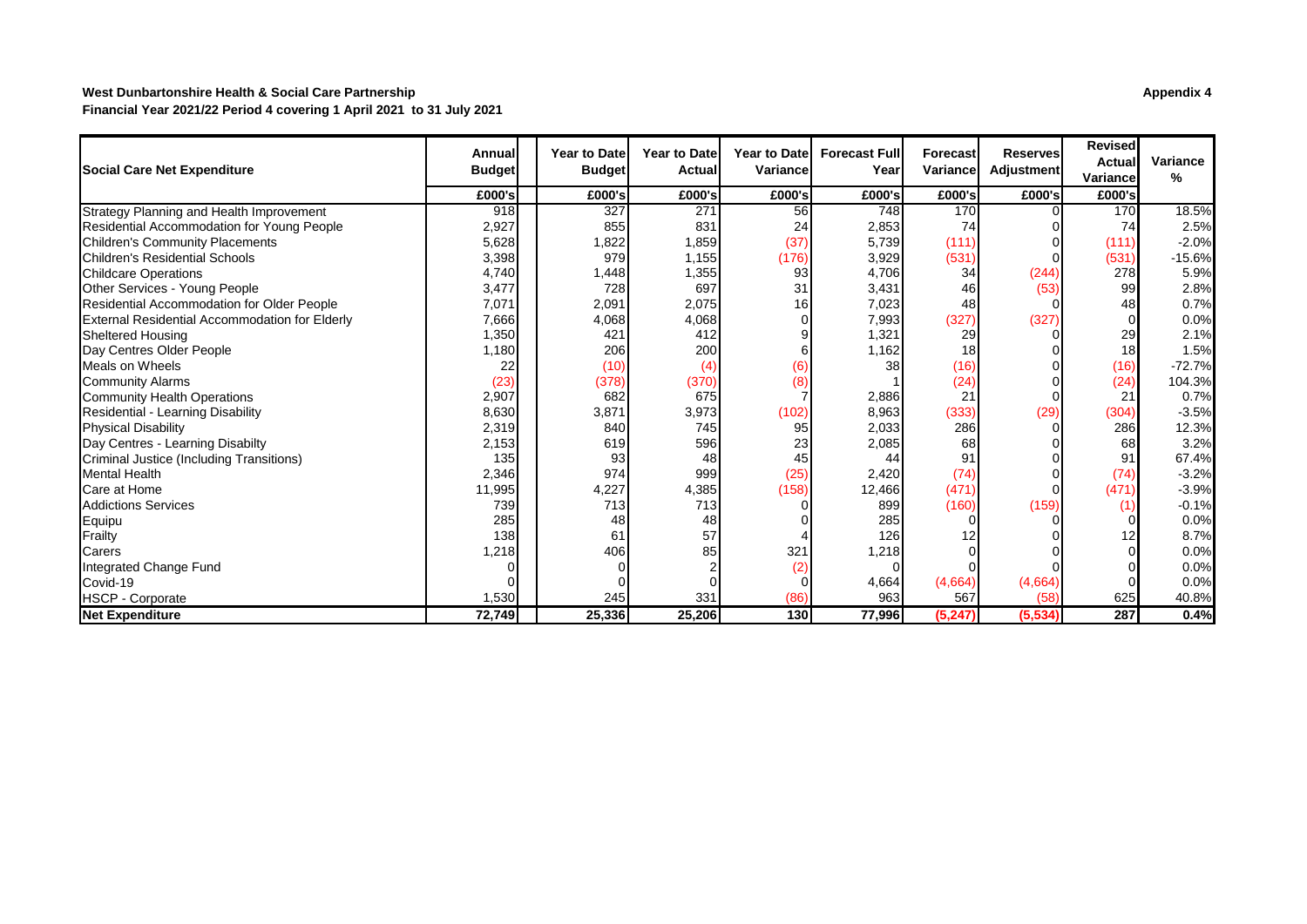|                                   | <b>Variance Analysis</b>                                                                                                                                                                                                |                                                                                                                                              |           |            |                   |  |  |  |
|-----------------------------------|-------------------------------------------------------------------------------------------------------------------------------------------------------------------------------------------------------------------------|----------------------------------------------------------------------------------------------------------------------------------------------|-----------|------------|-------------------|--|--|--|
| <b>Budget Details</b>             | <b>Annual Budget</b>                                                                                                                                                                                                    | <b>Forecast Full</b>                                                                                                                         | Forecast  | % Variance | <b>RAG Status</b> |  |  |  |
|                                   |                                                                                                                                                                                                                         | Year                                                                                                                                         | Variancel |            |                   |  |  |  |
|                                   | £000                                                                                                                                                                                                                    | £000                                                                                                                                         | £000      |            |                   |  |  |  |
| <b>Health Care Variances</b>      |                                                                                                                                                                                                                         |                                                                                                                                              |           |            |                   |  |  |  |
|                                   |                                                                                                                                                                                                                         |                                                                                                                                              |           |            |                   |  |  |  |
| <b>Adult Community Services</b>   | 9,852                                                                                                                                                                                                                   | 9,796                                                                                                                                        | 56        | 1%         | ♠                 |  |  |  |
| <b>Service Description</b>        |                                                                                                                                                                                                                         | This service provides community services for adults                                                                                          |           |            |                   |  |  |  |
| Main Issues / Reason for Variance | <b>HSCP Quayside bed usage</b>                                                                                                                                                                                          | The favourable variance is mainly due to anticipated underspend against Glasgow                                                              |           |            |                   |  |  |  |
| <b>Mitigating Action</b>          | None required at this time                                                                                                                                                                                              |                                                                                                                                              |           |            |                   |  |  |  |
| <b>Anticipated Outcome</b>        |                                                                                                                                                                                                                         | An underspend is anticipated at this time                                                                                                    |           |            |                   |  |  |  |
|                                   |                                                                                                                                                                                                                         |                                                                                                                                              |           |            |                   |  |  |  |
| Mental Health - Adult Community   | 3,965                                                                                                                                                                                                                   | 3,815                                                                                                                                        | 150       | 4%         | ♠                 |  |  |  |
| <b>Service Description</b>        |                                                                                                                                                                                                                         | This care group provides mental health services for adults                                                                                   |           |            |                   |  |  |  |
| Main Issues / Reason for Variance |                                                                                                                                                                                                                         | The favourable variance is mainly due to anticipated underspend in core services<br>based on estimated recruitment timescales for vacancies. |           |            |                   |  |  |  |
| <b>Mitigating Action</b>          | None required at this time                                                                                                                                                                                              |                                                                                                                                              |           |            |                   |  |  |  |
| <b>Anticipated Outcome</b>        |                                                                                                                                                                                                                         | An underspend is anticipated at this time                                                                                                    |           |            |                   |  |  |  |
|                                   |                                                                                                                                                                                                                         |                                                                                                                                              |           |            |                   |  |  |  |
| <b>Other Services</b>             | 3,171                                                                                                                                                                                                                   | 3,356                                                                                                                                        | (185)     | $-6%$      |                   |  |  |  |
| <b>Service Description</b>        | Care                                                                                                                                                                                                                    | This care group covers administration and management costs in relation to Health                                                             |           |            |                   |  |  |  |
| Main Issues / Reason for Variance | the adverse variance is mainly due to estimated outstanding pay award backpay (4%<br>less 1% already paid for April and May 2021). Once paid this will be reflected in<br>actuals and forecasts across all care groups. |                                                                                                                                              |           |            |                   |  |  |  |
| <b>Mitigating Action</b>          | None required at this time                                                                                                                                                                                              |                                                                                                                                              |           |            |                   |  |  |  |
| <b>Anticipated Outcome</b>        |                                                                                                                                                                                                                         | An overspend is anticipated at this time                                                                                                     |           |            |                   |  |  |  |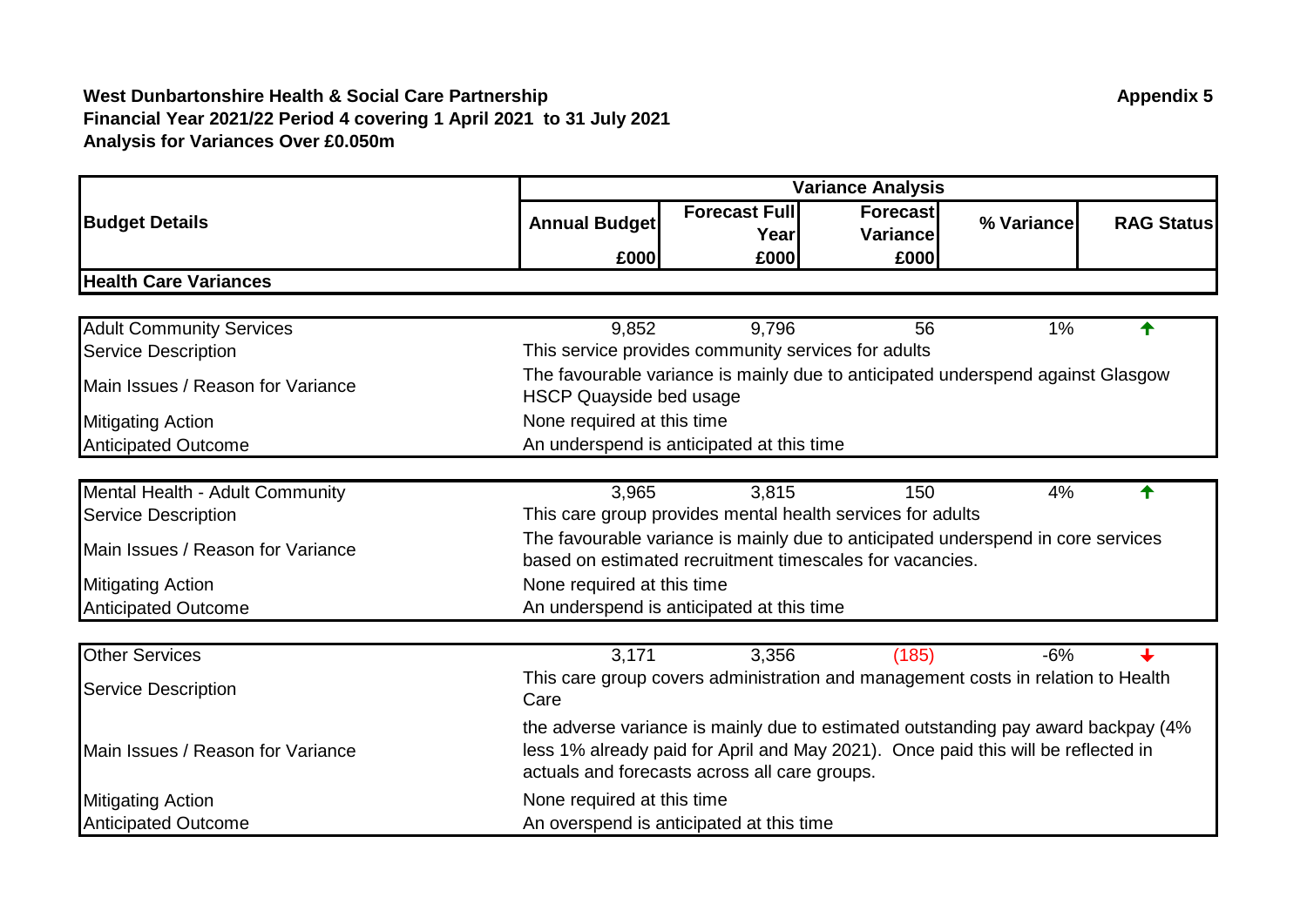|                                                   | <b>Variance Analysis</b>                                                                                                                                                  |                                                                                        |                                                                                                                                                  |            |                   |  |  |  |
|---------------------------------------------------|---------------------------------------------------------------------------------------------------------------------------------------------------------------------------|----------------------------------------------------------------------------------------|--------------------------------------------------------------------------------------------------------------------------------------------------|------------|-------------------|--|--|--|
| <b>Budget Details</b>                             | <b>Annual Budget</b>                                                                                                                                                      | <b>Forecast Full</b><br>Yearl                                                          | Forecast<br><b>Variance</b>                                                                                                                      | % Variance | <b>RAG Status</b> |  |  |  |
|                                                   | £000                                                                                                                                                                      | £000                                                                                   | £000                                                                                                                                             |            |                   |  |  |  |
| <b>Social Care Variances</b>                      |                                                                                                                                                                           |                                                                                        |                                                                                                                                                  |            |                   |  |  |  |
|                                                   |                                                                                                                                                                           |                                                                                        |                                                                                                                                                  |            |                   |  |  |  |
| <b>Strategy Planning and Health Improvement</b>   | 918                                                                                                                                                                       | 748                                                                                    | 170                                                                                                                                              | 18%        |                   |  |  |  |
| <b>Service Description</b>                        |                                                                                                                                                                           |                                                                                        | This service covers planning and health improvement workstreams                                                                                  |            |                   |  |  |  |
| Main Issues / Reason for Variance                 | by September                                                                                                                                                              | The favourable variance is due to a number of vacant posts assume posts will be filled |                                                                                                                                                  |            |                   |  |  |  |
| <b>Mitigating Action</b>                          | None required as this time                                                                                                                                                |                                                                                        |                                                                                                                                                  |            |                   |  |  |  |
| <b>Actual Outcome</b>                             | An underspend is anticipated at this time                                                                                                                                 |                                                                                        |                                                                                                                                                  |            |                   |  |  |  |
|                                                   |                                                                                                                                                                           |                                                                                        |                                                                                                                                                  |            |                   |  |  |  |
| <b>Residential Accommodation for Young People</b> | 2,927                                                                                                                                                                     | 2,853                                                                                  | 74                                                                                                                                               | 3%         |                   |  |  |  |
| <b>Service Description</b>                        |                                                                                                                                                                           |                                                                                        | This service provides residential care for young persons                                                                                         |            |                   |  |  |  |
| Main Issues / Reason for Variance                 |                                                                                                                                                                           |                                                                                        | The favourable variance is due to a number of vacant posts within childrens homes<br>with the recruitment process due to commence September 2021 |            |                   |  |  |  |
| <b>Mitigating Action</b>                          | None required as this time                                                                                                                                                |                                                                                        |                                                                                                                                                  |            |                   |  |  |  |
| <b>Anticipated Outcome</b>                        |                                                                                                                                                                           | An underspend is anticipated at this time                                              |                                                                                                                                                  |            |                   |  |  |  |
| <b>Children's Community Placements</b>            | 5,628                                                                                                                                                                     | 5,739                                                                                  | (111)                                                                                                                                            | $-2%$      |                   |  |  |  |
| <b>Service Description</b>                        |                                                                                                                                                                           |                                                                                        | This service covers fostering, adoption and kinship placements                                                                                   |            |                   |  |  |  |
| Main Issues / Reason for Variance                 | The adverse variance is mainly due to an overspend of of £0.040m in kinship payment<br>arising from 4 potential backdated payments and new external fostering placements. |                                                                                        |                                                                                                                                                  |            |                   |  |  |  |
| <b>Mitigating Action</b>                          | Service Managers will continue to review placements                                                                                                                       |                                                                                        |                                                                                                                                                  |            |                   |  |  |  |
| <b>Anticipated Outcome</b>                        |                                                                                                                                                                           | An overspend is anticipated at this time                                               |                                                                                                                                                  |            |                   |  |  |  |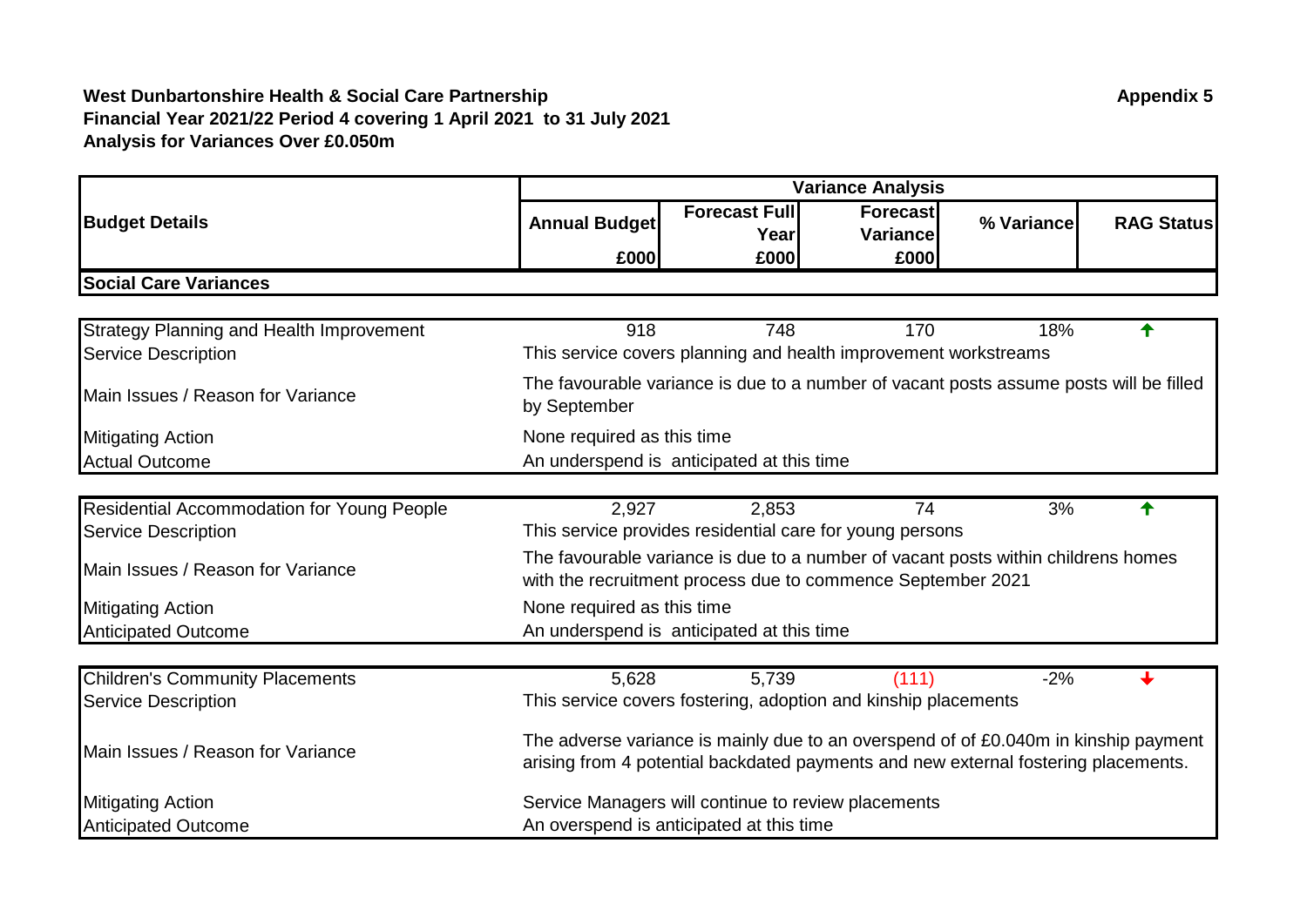|                                       | <b>Variance Analysis</b>   |                                                                                                                                                                                                                                                                                                                       |                       |            |                   |  |  |  |
|---------------------------------------|----------------------------|-----------------------------------------------------------------------------------------------------------------------------------------------------------------------------------------------------------------------------------------------------------------------------------------------------------------------|-----------------------|------------|-------------------|--|--|--|
| <b>Budget Details</b>                 | <b>Annual Budget</b>       | <b>Forecast Full</b><br>Year                                                                                                                                                                                                                                                                                          | Forecast<br>Variancel | % Variance | <b>RAG Status</b> |  |  |  |
|                                       | £000                       | £000                                                                                                                                                                                                                                                                                                                  | £000                  |            |                   |  |  |  |
|                                       |                            |                                                                                                                                                                                                                                                                                                                       |                       |            |                   |  |  |  |
| <b>Children's Residential Schools</b> | 3,397                      | 3,929                                                                                                                                                                                                                                                                                                                 | (532)                 | $-16%$     |                   |  |  |  |
| <b>Service Description</b>            | secure placements          | This service area provides residential education for children and includes the costs of                                                                                                                                                                                                                               |                       |            |                   |  |  |  |
| Main Issues / Reason for Variance     |                            | The adverse variance is mainly due to the delay in transitions of one young person<br>residing in secure accommodation with an annual cost of £0.240m, one new placement<br>within children with disabilites budget at a cost of £0.156m. These costs are partially<br>offset by costs charged against Covid funding. |                       |            |                   |  |  |  |
| <b>Mitigating Action</b>              |                            | Service Managers will continue to review placements                                                                                                                                                                                                                                                                   |                       |            |                   |  |  |  |
| <b>Anticipated Outcome</b>            |                            | Over spend anticipated of £0.455mm at this time                                                                                                                                                                                                                                                                       |                       |            |                   |  |  |  |
| <b>Childcare Operations</b>           | 4,740                      | 4,462                                                                                                                                                                                                                                                                                                                 | 278                   | 6%         |                   |  |  |  |
| <b>Service Description</b>            | workers                    | This service area is mainly comprised of staffing costs and includes the cost of social                                                                                                                                                                                                                               |                       |            |                   |  |  |  |
| Main Issues / Reason for Variance     |                            | The favourable variance is mainly due to a number of vacant posts                                                                                                                                                                                                                                                     |                       |            |                   |  |  |  |
| <b>Mitigating Action</b>              | None required as this time |                                                                                                                                                                                                                                                                                                                       |                       |            |                   |  |  |  |
| <b>Anticipated Outcome</b>            |                            | An underspend is anticipated at this time                                                                                                                                                                                                                                                                             |                       |            |                   |  |  |  |
| Other Services - Young People         | 3,477                      | 3,386                                                                                                                                                                                                                                                                                                                 | 91                    | 3%         |                   |  |  |  |
| <b>Service Description</b>            | workers                    | This service area is mainly comprised of staffing costs and includes the cost of social                                                                                                                                                                                                                               |                       |            |                   |  |  |  |
| Main Issues / Reason for Variance     |                            | The favourable variance is due to a number of vacant posts                                                                                                                                                                                                                                                            |                       |            |                   |  |  |  |
| <b>Mitigating Action</b>              | None required as this time |                                                                                                                                                                                                                                                                                                                       |                       |            |                   |  |  |  |
| <b>Anticipated Outcome</b>            |                            | An underspend is anticipated at this time                                                                                                                                                                                                                                                                             |                       |            |                   |  |  |  |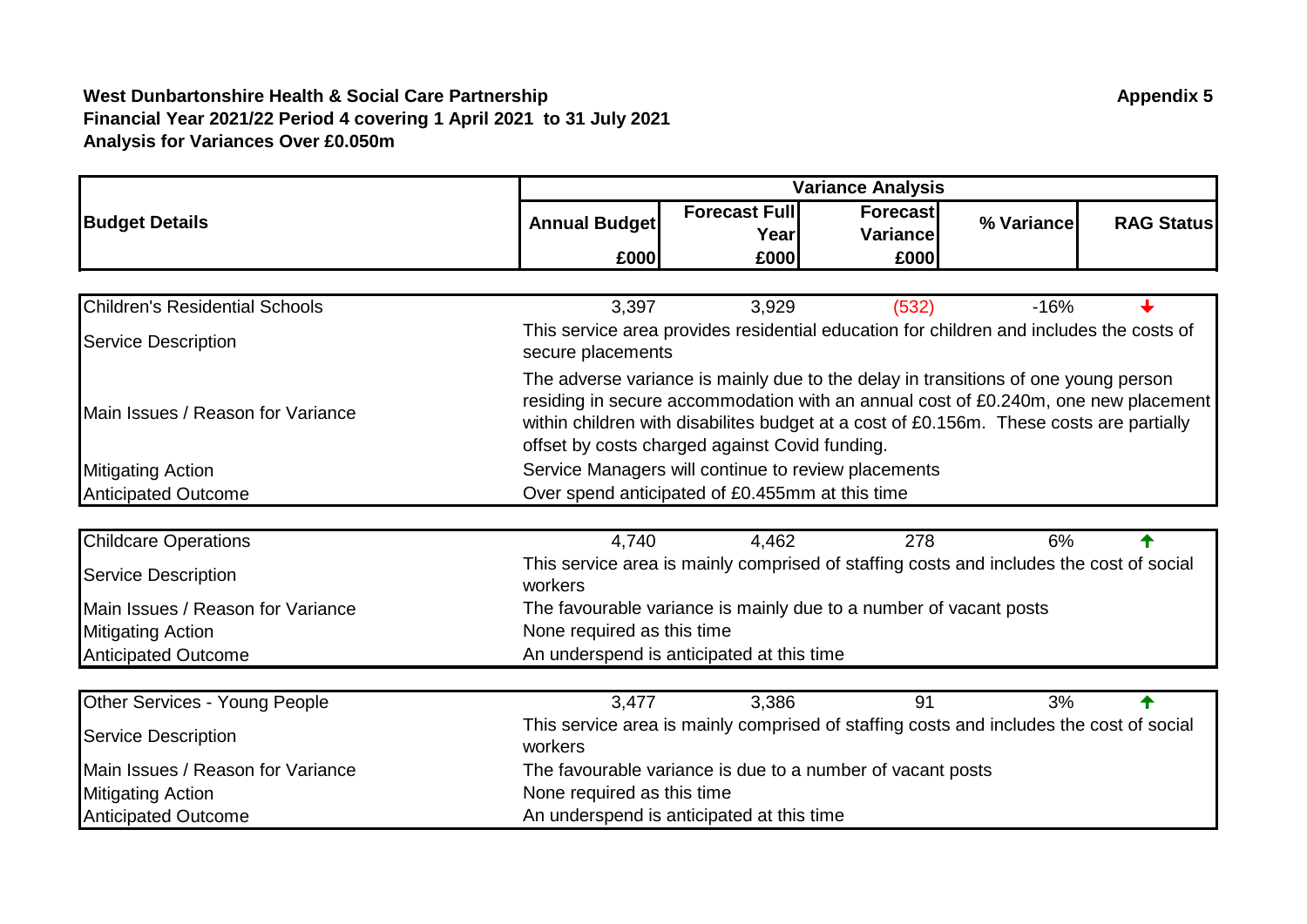|                                   |                            | <b>Variance Analysis</b>                                                                                                                                                                   |                      |            |                   |  |  |  |  |
|-----------------------------------|----------------------------|--------------------------------------------------------------------------------------------------------------------------------------------------------------------------------------------|----------------------|------------|-------------------|--|--|--|--|
| <b>Budget Details</b>             | <b>Annual Budget</b>       | <b>Forecast Full</b><br>Yearl                                                                                                                                                              | Forecast<br>Variance | % Variance | <b>RAG Status</b> |  |  |  |  |
|                                   | £000                       | £000                                                                                                                                                                                       | £000                 |            |                   |  |  |  |  |
|                                   |                            |                                                                                                                                                                                            |                      |            |                   |  |  |  |  |
| Residential - Learning Disability | 8,630                      | 8,934                                                                                                                                                                                      | (304)                | $-4%$      |                   |  |  |  |  |
| <b>Service Description</b>        |                            | This service provides residential care for persons with learning disabilities                                                                                                              |                      |            |                   |  |  |  |  |
| Main Issues / Reason for Variance |                            | The adverse variance is mainly due to an underspend in staffing of £0.045m<br>represented by vacant posts and net costs of £0.419m related to savings that are<br>unlikely to be achieved. |                      |            |                   |  |  |  |  |
| <b>Mitigating Action</b>          |                            | Service Managers will continue to review placements                                                                                                                                        |                      |            |                   |  |  |  |  |
| <b>Anticipated Outcome</b>        |                            | An ovespend is anticipated at this time                                                                                                                                                    |                      |            |                   |  |  |  |  |
|                                   |                            |                                                                                                                                                                                            |                      |            |                   |  |  |  |  |
| <b>Physical Disability</b>        | 2,319                      | 2,033                                                                                                                                                                                      | 285                  | 12%        |                   |  |  |  |  |
| <b>Service Description</b>        |                            | This service provides physical disability services                                                                                                                                         |                      |            |                   |  |  |  |  |
| Main Issues / Reason for Variance |                            | An underspend is anticipated at this time based on client packages paid last year.                                                                                                         |                      |            |                   |  |  |  |  |
| <b>Mitigating Action</b>          | None required as this time |                                                                                                                                                                                            |                      |            |                   |  |  |  |  |
| <b>Anticipated Outcome</b>        |                            | An underspend is anticipated at this time based on client packages paid last year.                                                                                                         |                      |            |                   |  |  |  |  |
| Day Centres - Learning Disabilty  | 2,153                      | 2,085                                                                                                                                                                                      | 68                   | 3%         |                   |  |  |  |  |
| <b>Service Description</b>        |                            | This service provides day serviices for learning disability clients                                                                                                                        |                      |            |                   |  |  |  |  |
| Main Issues / Reason for Variance |                            | The favourable variance is due to a number of vacant posts                                                                                                                                 |                      |            |                   |  |  |  |  |
| <b>Mitigating Action</b>          | None required as this time |                                                                                                                                                                                            |                      |            |                   |  |  |  |  |
| <b>Anticipated Outcome</b>        |                            | An underspend is anticipated at this time                                                                                                                                                  |                      |            |                   |  |  |  |  |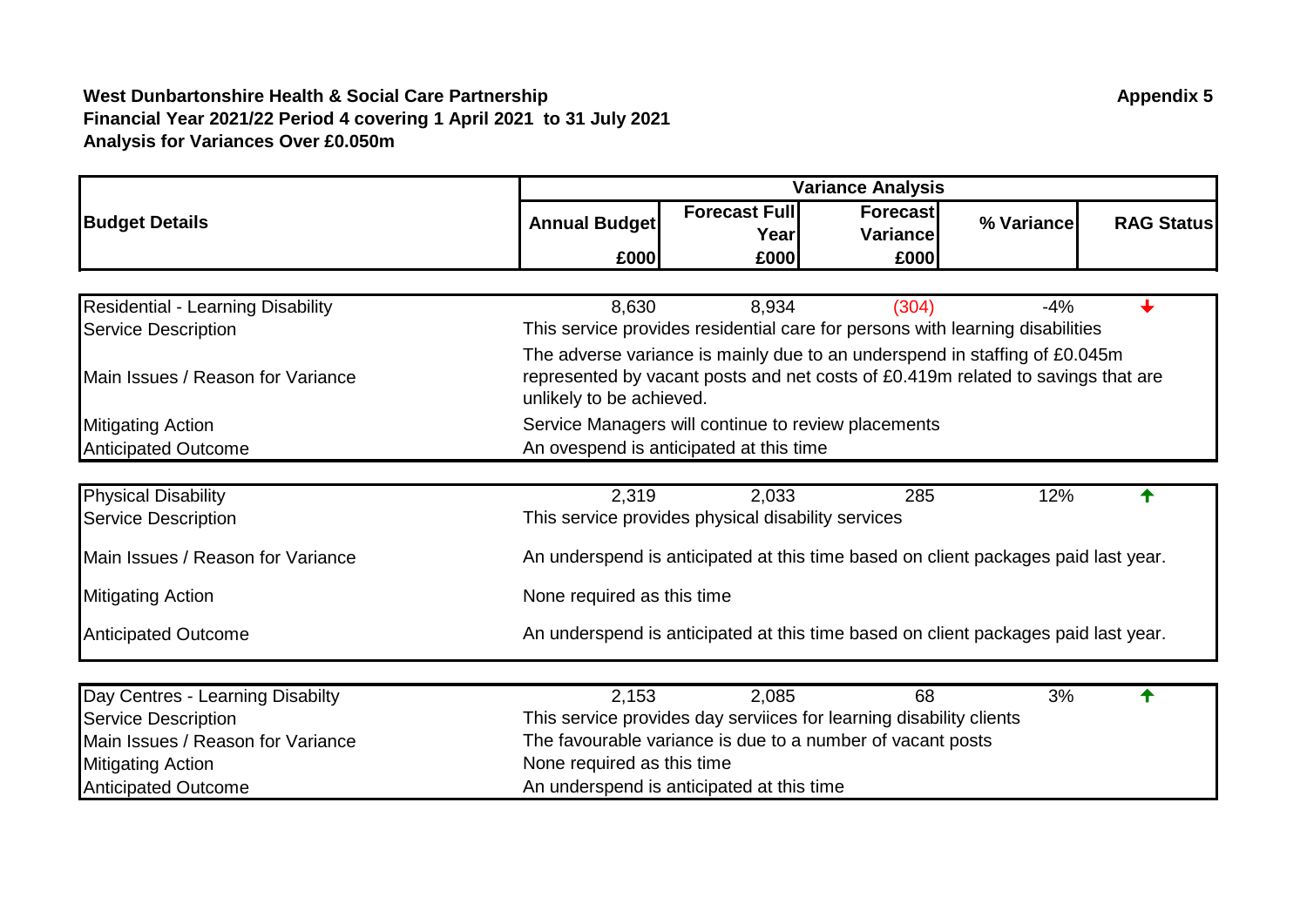|                                                  | <b>Variance Analysis</b>                                                                                                                                                                                                                                                                                                                                                                   |                               |                                                                |            |                   |  |  |  |
|--------------------------------------------------|--------------------------------------------------------------------------------------------------------------------------------------------------------------------------------------------------------------------------------------------------------------------------------------------------------------------------------------------------------------------------------------------|-------------------------------|----------------------------------------------------------------|------------|-------------------|--|--|--|
| <b>Budget Details</b>                            | <b>Annual Budget</b>                                                                                                                                                                                                                                                                                                                                                                       | <b>Forecast Full</b><br>Yearl | <b>Forecast</b><br><b>Variance</b>                             | % Variance | <b>RAG Status</b> |  |  |  |
|                                                  | £000                                                                                                                                                                                                                                                                                                                                                                                       | £000                          | £000                                                           |            |                   |  |  |  |
|                                                  |                                                                                                                                                                                                                                                                                                                                                                                            |                               |                                                                |            |                   |  |  |  |
| Criminal Justice (Including Transitions and VAW) | 136                                                                                                                                                                                                                                                                                                                                                                                        | 44                            | 92                                                             | 68%        |                   |  |  |  |
| <b>Service Description</b>                       |                                                                                                                                                                                                                                                                                                                                                                                            |                               | This service provides support and rehabilitation for offenders |            |                   |  |  |  |
| Main Issues / Reason for Variance                | The favourable variance is mainly due to covid recovery funding received after the<br>budget had been set which will be used to bring in additional staffing resources<br>(projected for 6 months) to clear the backlog of work due to covid and is able to be<br>utilised to fund current staff budget shortage which means that the contribution from<br>the HSCP is not fully required. |                               |                                                                |            |                   |  |  |  |
| <b>Mitigating Action</b>                         | None required as this time                                                                                                                                                                                                                                                                                                                                                                 |                               |                                                                |            |                   |  |  |  |
| <b>Anticipated Outcome</b>                       | An underspend is anticipated at this time                                                                                                                                                                                                                                                                                                                                                  |                               |                                                                |            |                   |  |  |  |
| <b>Mental Health</b>                             | 2,346                                                                                                                                                                                                                                                                                                                                                                                      | 2,420                         | (74)                                                           | $-3%$      |                   |  |  |  |
| <b>Service Description</b>                       | This service provides mental health services                                                                                                                                                                                                                                                                                                                                               |                               |                                                                |            |                   |  |  |  |
| Main Issues / Reason for Variance                |                                                                                                                                                                                                                                                                                                                                                                                            |                               | The adverse variance is due to increased client activity       |            |                   |  |  |  |
| <b>Mitigating Action</b>                         |                                                                                                                                                                                                                                                                                                                                                                                            |                               | Service Managers will continue to review placements            |            |                   |  |  |  |
| <b>Anticipated Outcome</b>                       | An overspend is anticipated at this time                                                                                                                                                                                                                                                                                                                                                   |                               |                                                                |            |                   |  |  |  |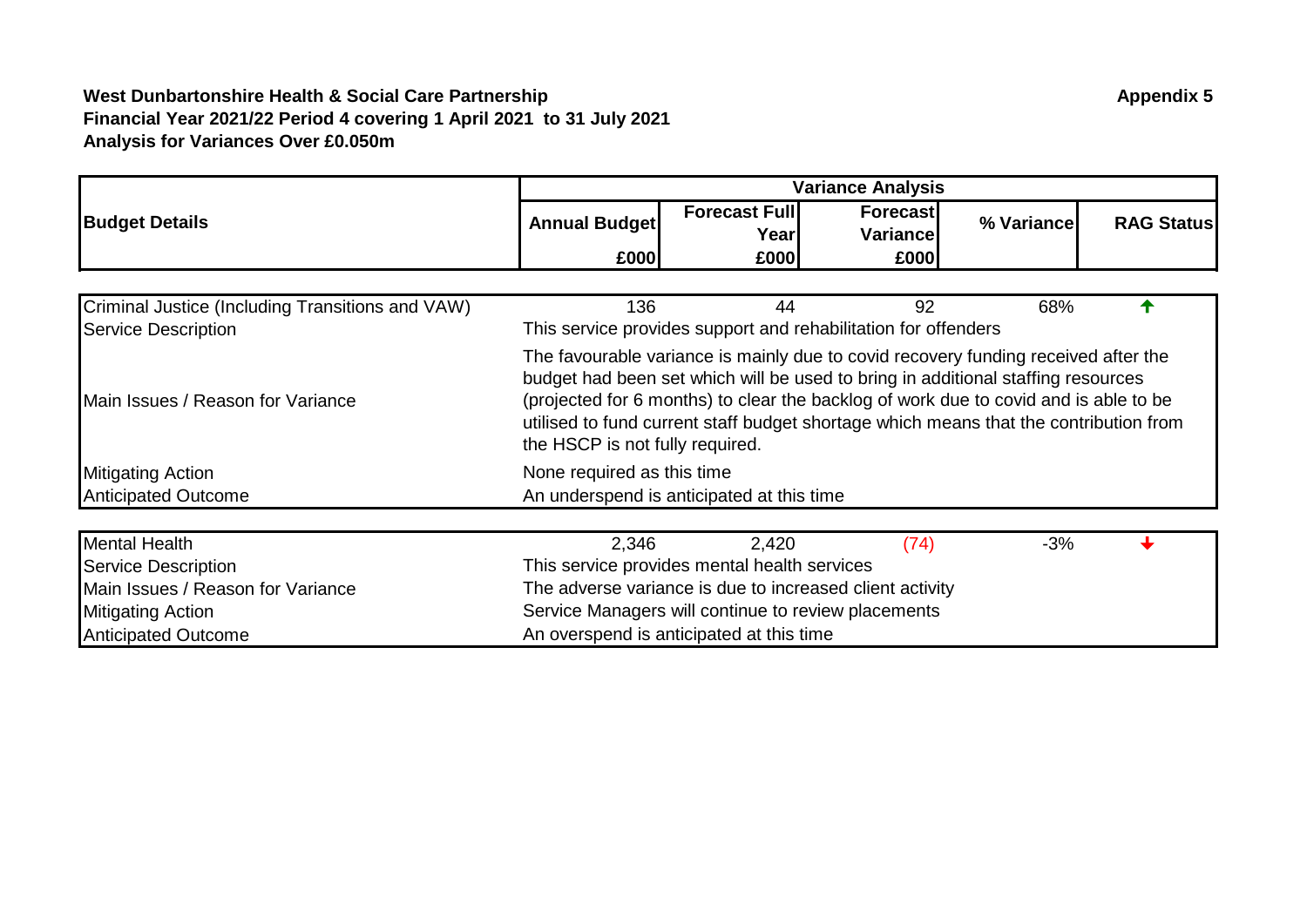|                                   | <b>Variance Analysis</b>                                                                                                                                                                                                                                                                                                                                                                                                                                                                                                                                                                                     |                              |                                                                                    |            |                   |  |  |  |
|-----------------------------------|--------------------------------------------------------------------------------------------------------------------------------------------------------------------------------------------------------------------------------------------------------------------------------------------------------------------------------------------------------------------------------------------------------------------------------------------------------------------------------------------------------------------------------------------------------------------------------------------------------------|------------------------------|------------------------------------------------------------------------------------|------------|-------------------|--|--|--|
| <b>Budget Details</b>             | <b>Annual Budget</b>                                                                                                                                                                                                                                                                                                                                                                                                                                                                                                                                                                                         | <b>Forecast Full</b><br>Year | <b>Forecast</b><br>Variance                                                        | % Variance | <b>RAG Status</b> |  |  |  |
|                                   | £000                                                                                                                                                                                                                                                                                                                                                                                                                                                                                                                                                                                                         | £000                         | £000                                                                               |            |                   |  |  |  |
|                                   |                                                                                                                                                                                                                                                                                                                                                                                                                                                                                                                                                                                                              |                              |                                                                                    |            |                   |  |  |  |
| Care at Home                      | 11,996                                                                                                                                                                                                                                                                                                                                                                                                                                                                                                                                                                                                       | 12,466                       | (470)                                                                              | $-4%$      |                   |  |  |  |
| <b>Service Description</b>        | tasks                                                                                                                                                                                                                                                                                                                                                                                                                                                                                                                                                                                                        |                              | This service provides care at home which includes personal care and minor domestic |            |                   |  |  |  |
| Main Issues / Reason for Variance | The adverse variance is mainly due to increase in staff isolation / positive covid cases<br>impacting on internal and external care at home. There is a projected increase in the<br>use of agency staff and overtime to cover the service. In addition there is a reduction<br>in charging income as less practical care is being provided and delays in completing<br>financial assessments due to the conflicting demands of the service during the<br>pandemic. This is a complex picture and projections will be revised and the application<br>of Scottish Government Covid Funding will be maximised. |                              |                                                                                    |            |                   |  |  |  |
| <b>Mitigating Action</b>          |                                                                                                                                                                                                                                                                                                                                                                                                                                                                                                                                                                                                              |                              | Officers continue to review packages and seek to balance internal and external     |            |                   |  |  |  |
| <b>Anticipated Outcome</b>        | An overspend is anticipated at this time                                                                                                                                                                                                                                                                                                                                                                                                                                                                                                                                                                     |                              |                                                                                    |            |                   |  |  |  |
| <b>HSCP - Corporate</b>           | 1,529                                                                                                                                                                                                                                                                                                                                                                                                                                                                                                                                                                                                        | 905                          | 623                                                                                | 41%        |                   |  |  |  |
| <b>Service Description</b>        |                                                                                                                                                                                                                                                                                                                                                                                                                                                                                                                                                                                                              |                              | This budget contains Corporate spend and income pending allocation to services     |            |                   |  |  |  |
| Main Issues / Reason for Variance | The favourable variance is mainly due to currently unallocated living wage funding of<br>£0.660m. Admin saving not being achieved, however this is offset by vacant post and<br>pay award budget unallocated.                                                                                                                                                                                                                                                                                                                                                                                                |                              |                                                                                    |            |                   |  |  |  |
| <b>Mitigating Action</b>          | None required as this time                                                                                                                                                                                                                                                                                                                                                                                                                                                                                                                                                                                   |                              |                                                                                    |            |                   |  |  |  |
| <b>Anticipated Outcome</b>        | An underspend is anticipated at this time                                                                                                                                                                                                                                                                                                                                                                                                                                                                                                                                                                    |                              |                                                                                    |            |                   |  |  |  |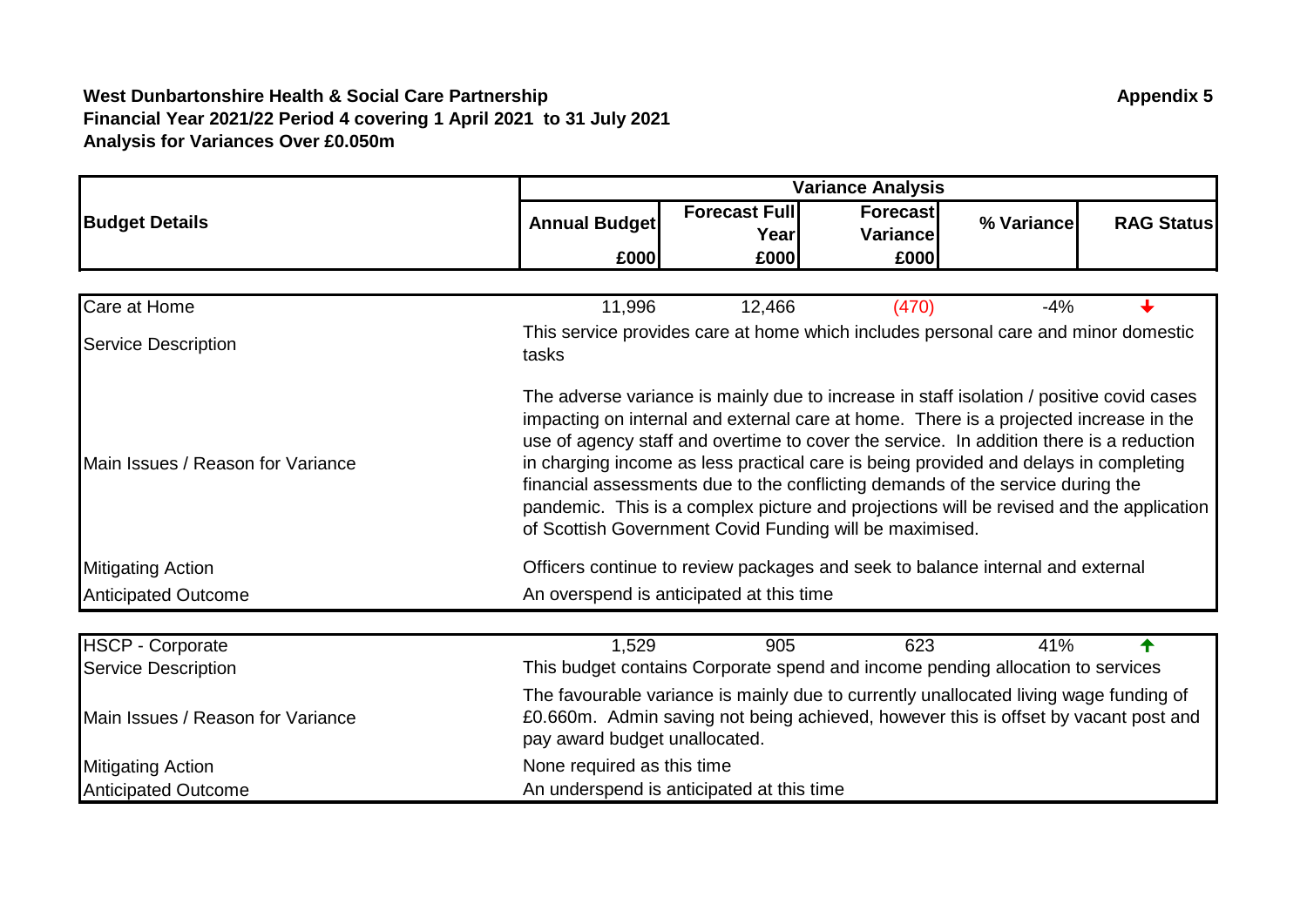| <b>Analysis of Reserves</b>                                                  | <b>Opening</b><br><b>Balance as at 1</b><br><b>April 2021</b> | Movement in<br><b>Reserves</b> | <b>Closing</b><br>Balance as at<br>31 March 2022 |
|------------------------------------------------------------------------------|---------------------------------------------------------------|--------------------------------|--------------------------------------------------|
|                                                                              | £000                                                          | £000                           | £000                                             |
| <b>Unearmarked Reserves</b>                                                  |                                                               |                                |                                                  |
| <b>Unearmarked Reserves</b>                                                  | (4, 367)                                                      | (321)                          | (4,688)                                          |
| <b>Total Unearmarked Reserves</b>                                            | (4, 367)                                                      | (321)                          | (4,688)                                          |
| <b>Earmarked Reserves</b>                                                    |                                                               |                                |                                                  |
| <b>Scottish Govt. Policy Initiatives</b>                                     |                                                               |                                |                                                  |
| <b>Criminal Justice</b>                                                      | (111)                                                         | $\overline{0}$                 | (111)                                            |
| <b>Carers Funding</b>                                                        | (266)                                                         | $\mathbf 0$                    | (266)                                            |
| Social Care Fund - Living Wage                                               | (678)                                                         | $\mathbf 0$                    | (678)                                            |
| <b>Free Personal Care</b>                                                    | 0                                                             | $\overline{0}$                 | $\overline{0}$                                   |
| <b>GIFREC NHS</b>                                                            | (72)                                                          | $\overline{0}$                 | (72)                                             |
| TEC (Technology Enabled Care) Project                                        | (89)                                                          | 35                             | (54)                                             |
| <b>Mental Health Action 15</b>                                               | (295)                                                         | $\Omega$                       | (295)                                            |
| <b>Alcohol and Drug Partnership</b>                                          | (594)                                                         | 391                            | (203)                                            |
| Primary Care Boardwide MDT                                                   | (27)                                                          | $\overline{0}$                 | (27)                                             |
| Child Health Weight (Henry Programme)                                        | (15)                                                          | 15                             | $\overline{0}$                                   |
| Infant Feeding PFG Funding                                                   | (21)                                                          | 21                             | $\overline{0}$                                   |
| <b>Community Living Change Fund</b>                                          | (357)                                                         | $\overline{0}$                 | (357)                                            |
| <b>Childrens Mental Health and Wellbeing</b>                                 | (175)                                                         | $\overline{27}$                | (148)                                            |
| <b>PCIF</b>                                                                  | (1, 414)                                                      | 1,414                          | $\overline{0}$                                   |
| <b>PCIP Premises</b>                                                         | (118)                                                         | $\overline{0}$                 | (118)                                            |
| Winter Plan for Social Protection - Fundng for<br><b>Vulnerable Children</b> | (91)                                                          | $\mathbf 0$                    | (91)                                             |
| <b>SG District Nursing Funding</b>                                           | (44)                                                          | $\mathbf 0$                    | (44)                                             |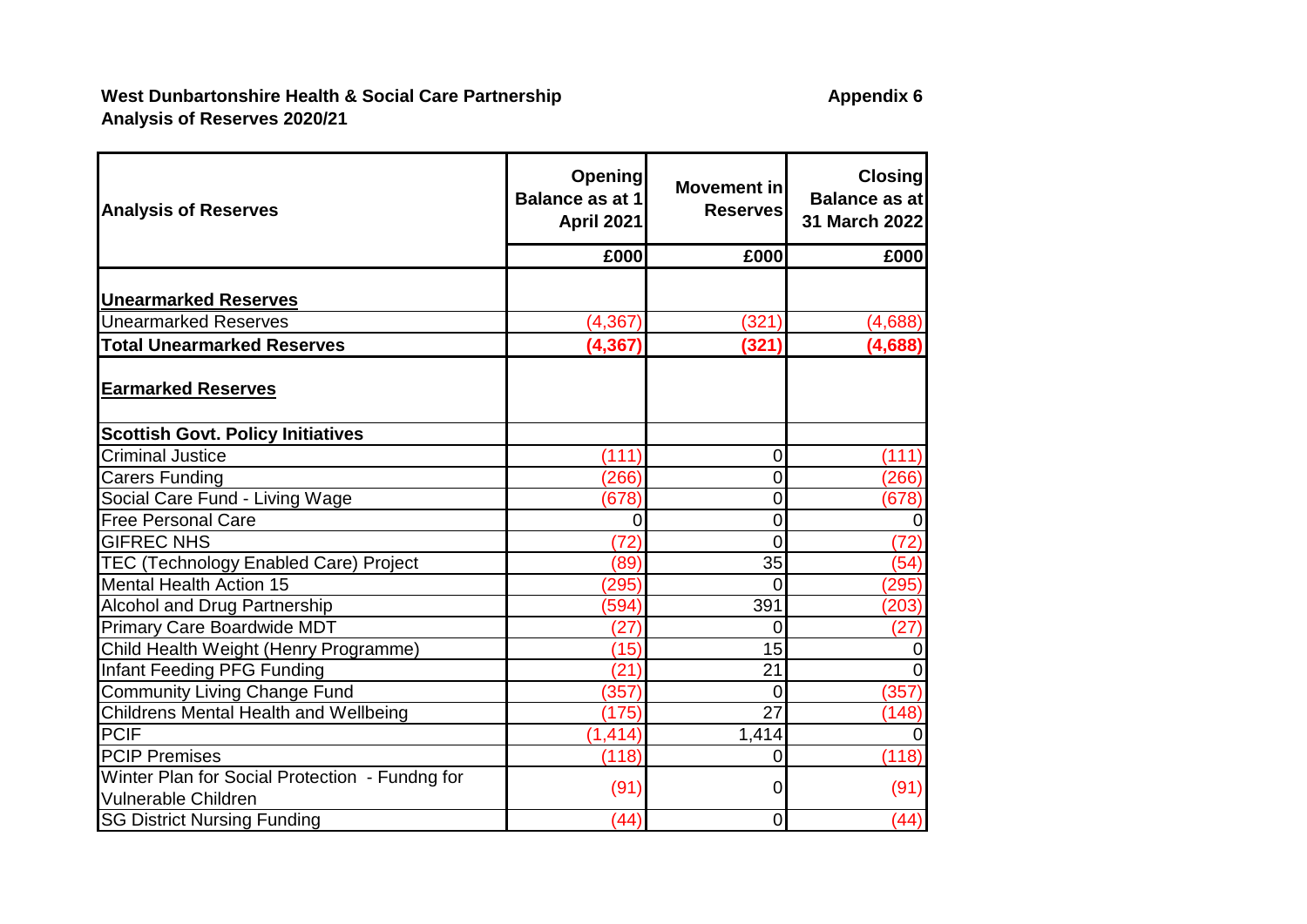| <b>Analysis of Reserves</b>                     | <b>Opening</b><br><b>Balance as at 1</b><br>April 2021 | Movement in<br><b>Reserves</b> | <b>Closing</b><br>Balance as at<br>31 March 2022 |
|-------------------------------------------------|--------------------------------------------------------|--------------------------------|--------------------------------------------------|
|                                                 | £000                                                   | £000                           | £000                                             |
|                                                 |                                                        |                                |                                                  |
| Analogue to Digital Community Alarms            | (30)                                                   | $\overline{0}$                 | (30)                                             |
| PEF Funding - Speech & Language Therapy         |                                                        | 0                              |                                                  |
| Projects                                        | (49)                                                   |                                | (49)                                             |
|                                                 |                                                        |                                |                                                  |
| <b>HSCP Initiatives</b>                         |                                                        |                                |                                                  |
| Service Redesign and Transformation             | (1,030)                                                | 490                            | (540)                                            |
| <b>Unscheduled Care Services</b>                | (500)                                                  | $\overline{0}$                 | (500)                                            |
| <b>COVID-19 Recovery</b>                        | (806)                                                  | $\overline{36}$                | (770)                                            |
| Unachievement of Savings                        | (485)                                                  | 29                             | (456)                                            |
| Recruitment Campaign for Internal Foster Carers | (30)                                                   | 0                              | (30)                                             |
| Champions Board Top Up Funding                  | (18)                                                   | $\overline{0}$                 | (18)                                             |
| Promise Keeper Fixed Term Recruitment           | (71)                                                   | $\overline{0}$                 | (71)                                             |
| <b>Public Protection Officers</b>               | (244)                                                  | $\overline{0}$                 | (244)                                            |
| <b>Participatory Budgeting</b>                  | (300)                                                  | 0                              | (300)                                            |
| <b>Digital Transformation</b>                   | (282)                                                  | $\mathbf 0$                    | (282)                                            |
| <b>Training and Development</b>                 | (327)                                                  | $\overline{0}$                 | (327)                                            |
| Change and Transformation                       | (144)                                                  | 0                              | (144)                                            |
|                                                 |                                                        |                                |                                                  |
| Covid-19                                        |                                                        | 0                              |                                                  |
| <b>COVID-19 Pressures</b>                       | (4,970)                                                | 4,970                          | (0)                                              |
| <b>NHS Board Adult Social Care</b>              | (55)                                                   | $\overline{0}$                 | (55)                                             |
| <b>Health Care</b>                              |                                                        | 0                              |                                                  |
| <b>DWP Conditions Management</b>                | (164)                                                  | 6                              | (158)                                            |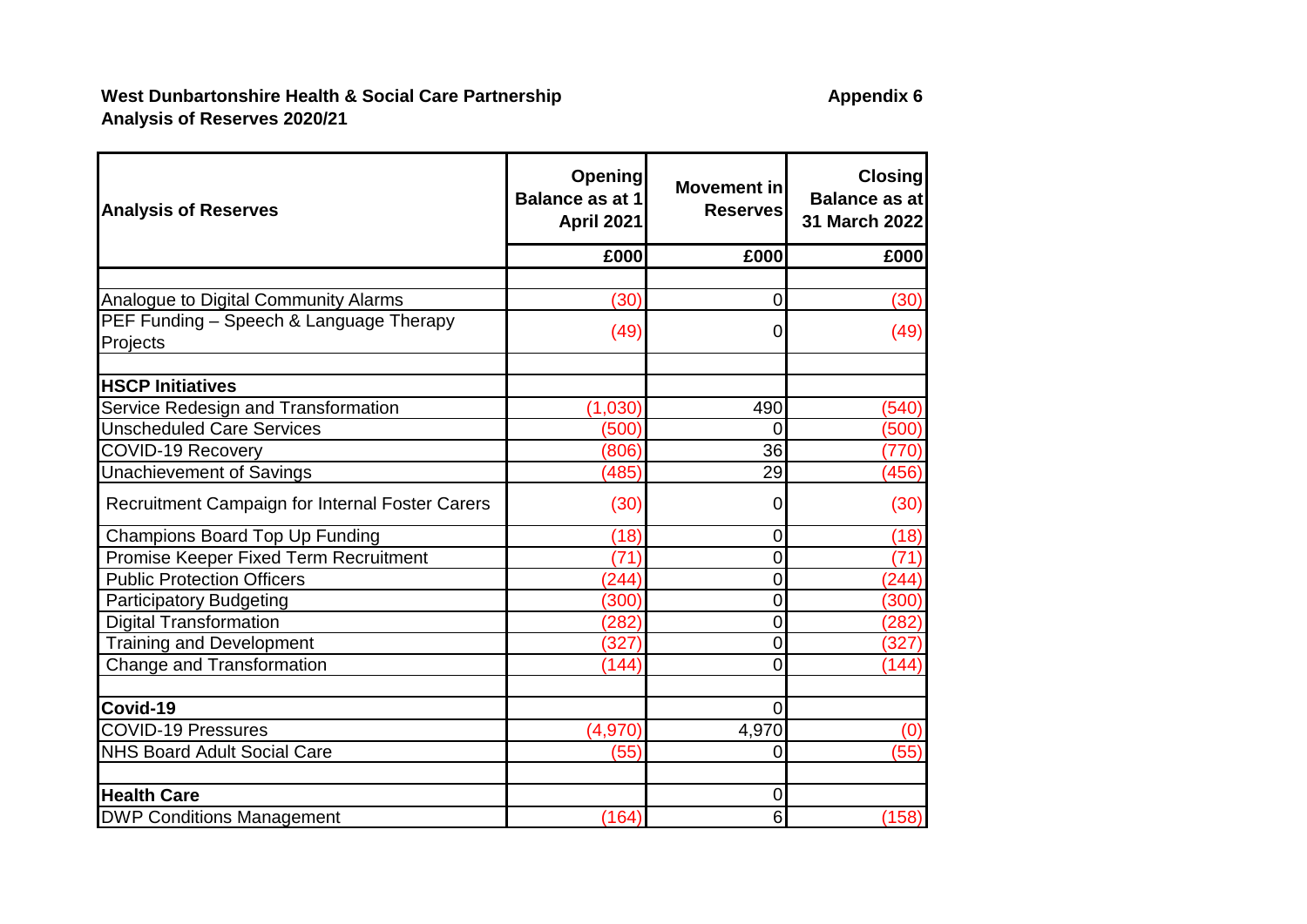| <b>Analysis of Reserves</b>                              | <b>Opening</b><br><b>Balance as at 1</b><br><b>April 2021</b> | Movement in<br><b>Reserves</b> | <b>Closing</b><br>Balance as at<br>31 March 2022 |
|----------------------------------------------------------|---------------------------------------------------------------|--------------------------------|--------------------------------------------------|
|                                                          | £000                                                          | £000                           | £000                                             |
|                                                          |                                                               |                                |                                                  |
| <b>Physio Waiting Times Initiative</b>                   | (703)                                                         | (204)                          | (907)                                            |
| <b>Retinal Screening Waiting List Grading Initiative</b> | (125)                                                         | (40)                           | (165)                                            |
| <b>Prescribing Reserve</b>                               | (1, 284)                                                      | 0                              | (1, 284)                                         |
| <b>CAMHS</b>                                             | (134)                                                         | 86                             | (48)                                             |
| <b>Health Centre</b>                                     | (250)                                                         | 0                              | (250)                                            |
| Planning and Health Improvement                          | (70)                                                          | 70                             | $\overline{0}$                                   |
| <b>Social Care</b>                                       |                                                               | 0                              |                                                  |
| <b>Learning Disability</b>                               | (113)                                                         |                                | (113)                                            |
| <b>Care Homes</b>                                        | (891)                                                         | 327                            | (564)                                            |
| <b>Total Earmarked Reserves</b>                          | (17, 440)                                                     | 7,673                          | (9,767)                                          |
| <b>Total Reserves</b>                                    | (21, 807)                                                     | 7,352                          | (14, 455)                                        |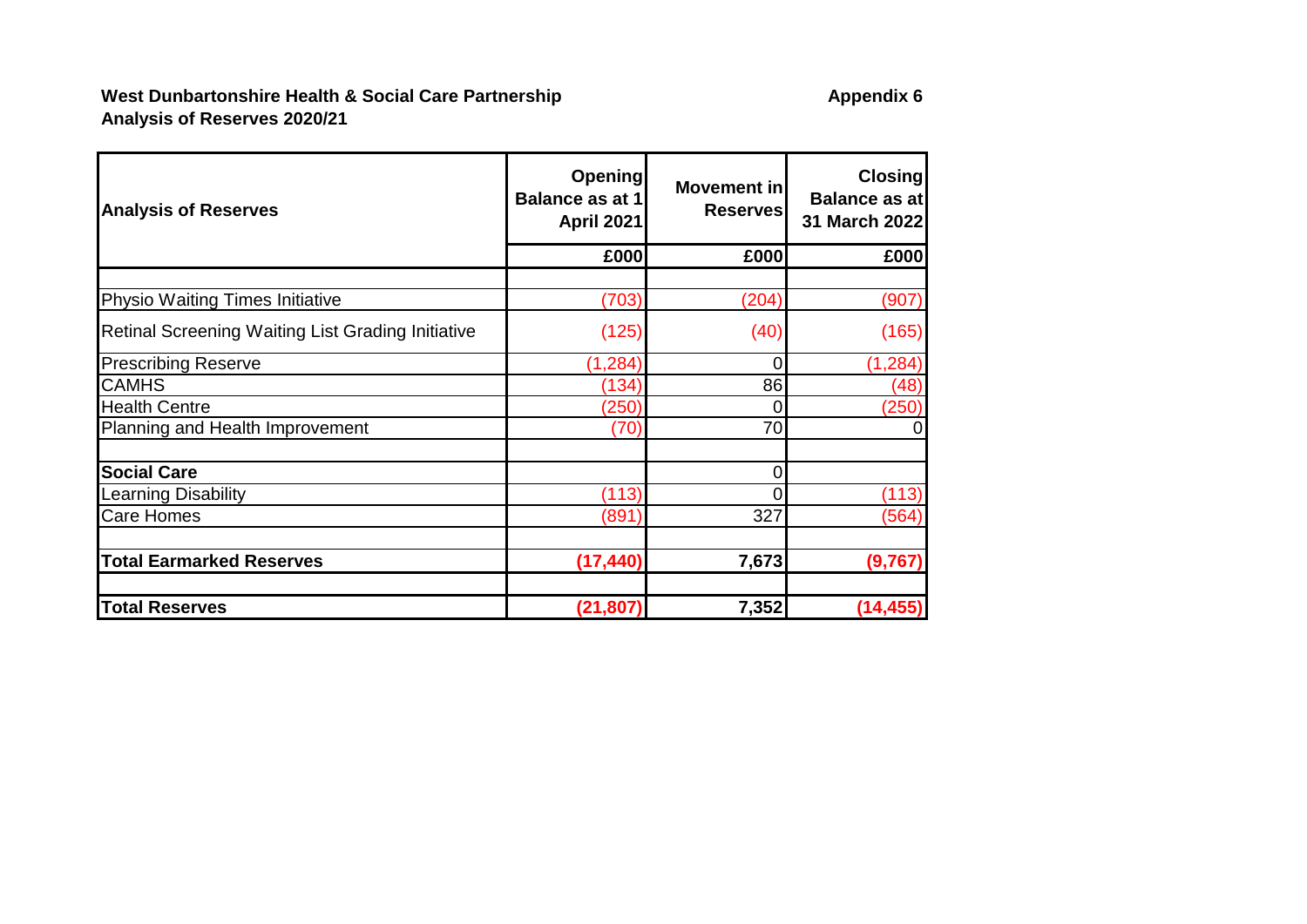## **West Dunbartonshire Health & Social Care Partnership <b>Appendix 7** Appendix 7 **Financial Year 2021/22 Period 4 covering 1 April 2021 to 31 July 2021**

| <b>Month End Date</b> | 31 July 2021 |
|-----------------------|--------------|
| <b>Period</b>         |              |

|                                                                                            |                         | <b>Project Life Financials</b>                                         |     |                                 |                 |           |  |
|--------------------------------------------------------------------------------------------|-------------------------|------------------------------------------------------------------------|-----|---------------------------------|-----------------|-----------|--|
| <b>Budget Details</b>                                                                      | <b>Budget</b>           | <b>Spend to Date</b>                                                   |     | <b>Forecast</b><br><b>Spend</b> | <b>Variance</b> |           |  |
|                                                                                            | £000                    | £000                                                                   | %   | £000                            | £000            | %         |  |
|                                                                                            |                         |                                                                        |     |                                 |                 |           |  |
| Special Needs - Aids & Adaptations for HSCP clients                                        |                         |                                                                        |     |                                 |                 |           |  |
| <b>Project Life Financials</b>                                                             | 1,113                   | 410                                                                    | 37% | 1,113                           | 0               | 0%        |  |
| <b>Current Year Financials</b>                                                             | 1.113                   | 410                                                                    | 37% | 1.113                           | $\Omega$        | 0%        |  |
| <b>Project Description</b>                                                                 |                         | Reactive budget to provide adaptations and equipment for HSCP clients. |     |                                 |                 |           |  |
| <b>Project Manager</b>                                                                     | Julie Slavin            |                                                                        |     |                                 |                 |           |  |
| <b>Chief Officer</b>                                                                       | <b>Beth Culshaw</b>     |                                                                        |     |                                 |                 |           |  |
| Project Lifecycle                                                                          | <b>Planned End Date</b> |                                                                        |     | 31-Mar-22 Forecast End Date     |                 | 31-Mar-22 |  |
| <b>Main Issues / Reason for Variance</b>                                                   |                         |                                                                        |     |                                 |                 |           |  |
| Reallocation of expenditure currently coded through HSCP Revenue Aids & Adaptations budget |                         |                                                                        |     |                                 |                 |           |  |
| <b>Mitigating Action</b>                                                                   |                         |                                                                        |     |                                 |                 |           |  |
| None required                                                                              |                         |                                                                        |     |                                 |                 |           |  |
| <b>Anticipated Outcome</b>                                                                 |                         |                                                                        |     |                                 |                 |           |  |
| Provision of adaptations and equipment to HSCP clients as anticipated.                     |                         |                                                                        |     |                                 |                 |           |  |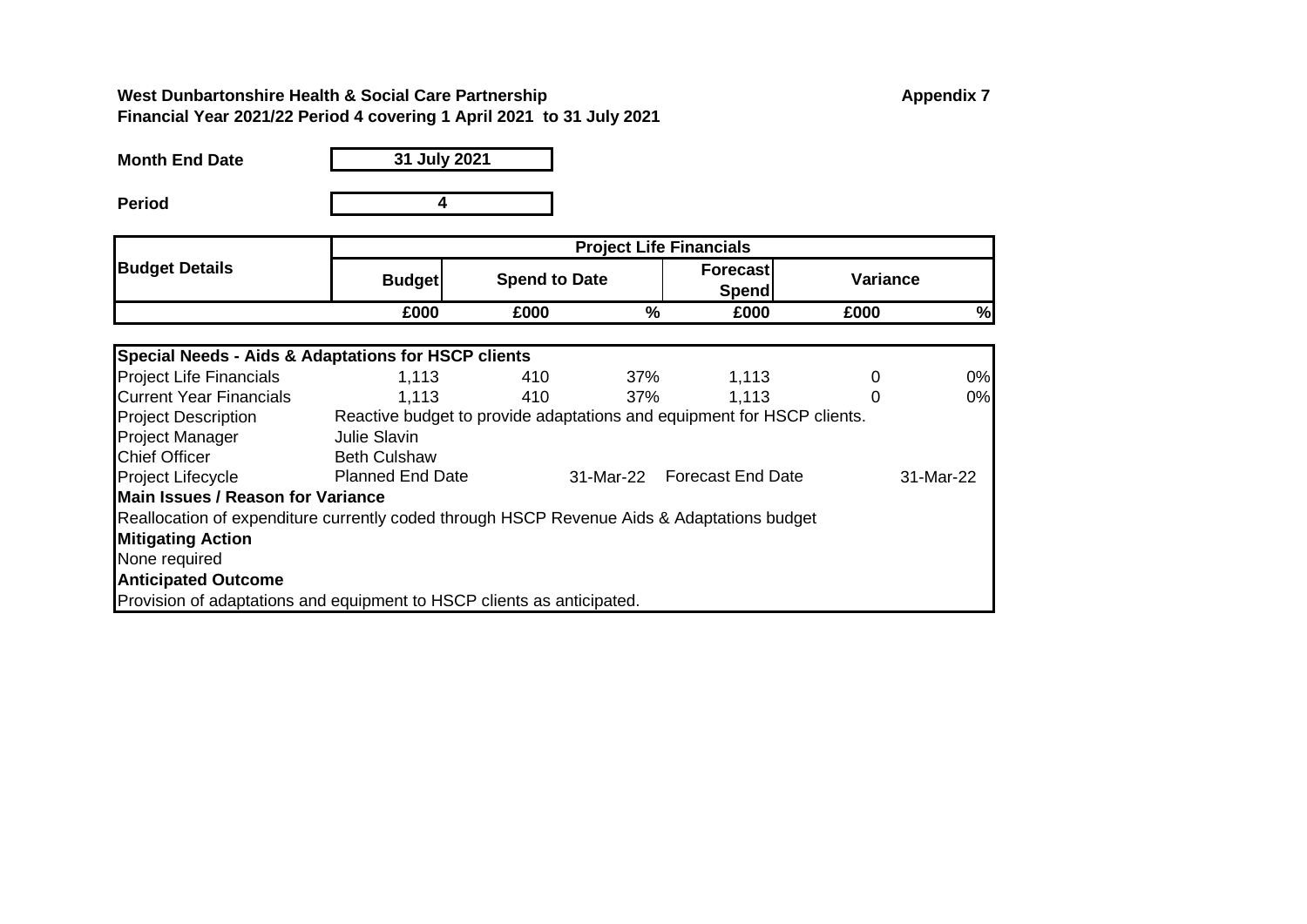## **West Dunbartonshire Health & Social Care Partnership Appendix 7 Appendix 7 Financial Year 2021/22 Period 4 covering 1 April 2021 to 31 July 2021**

| <b>Month End Date</b> | 31 July 2021 |
|-----------------------|--------------|
| Period                |              |

**Period**

|                       | <b>Project Life Financials</b> |                      |   |                    |          |   |
|-----------------------|--------------------------------|----------------------|---|--------------------|----------|---|
| <b>Budget Details</b> | <b>Budget</b>                  | <b>Spend to Date</b> |   | Forecast<br>Spendl | Variance |   |
|                       | £000                           | £000                 | % | £000               | £000     | % |

| <b>Replace Elderly Care Homes and Day Care Centres</b> |                                |        |       |                                                                                   |      |           |
|--------------------------------------------------------|--------------------------------|--------|-------|-----------------------------------------------------------------------------------|------|-----------|
| <b>Project Life Financials</b>                         | 27,530                         | 27,053 | 98%   | 27,530                                                                            | (0)  | 0%        |
| <b>Current Year Financials</b>                         | 476                            | 0      | $0\%$ | 444                                                                               | (32) | $-7%$     |
| <b>Project Description</b>                             | Dumbarton and Clydebank areas. |        |       | Design and construction of replacement elderly care homes and day care centres in |      |           |
| <b>Project Manager</b>                                 | Craig Jardine                  |        |       |                                                                                   |      |           |
| <b>Chief Officer</b>                                   | <b>Beth Culshaw</b>            |        |       |                                                                                   |      |           |
| Project Lifecycle                                      | <b>Planned End Date</b>        |        |       | 31-Mar-22 Forecast End Date                                                       |      | 31-Mar-22 |
| Main Issues / Reason for Variance                      |                                |        |       |                                                                                   |      |           |

Clydebank Care Home (Queens Quay House) completion was certified 9 November 2020. The Statement of Final Account has been agreed with the Principal Contractor at a figure less than the cost plan and as such officers have adjusted the project outturn to report the project will be delivered on budget.

## **Mitigating Action**

The statement of final account has been signed and financial risk exposure should be reduced through efforts to dispose of the existing properties at the earliest opportunity.

## **Anticipated Outcome**

Dumbarton Care Home opened 2017. Clydebank Care Home was certified complete on 9 November 2020 and projected to deliver on budget.